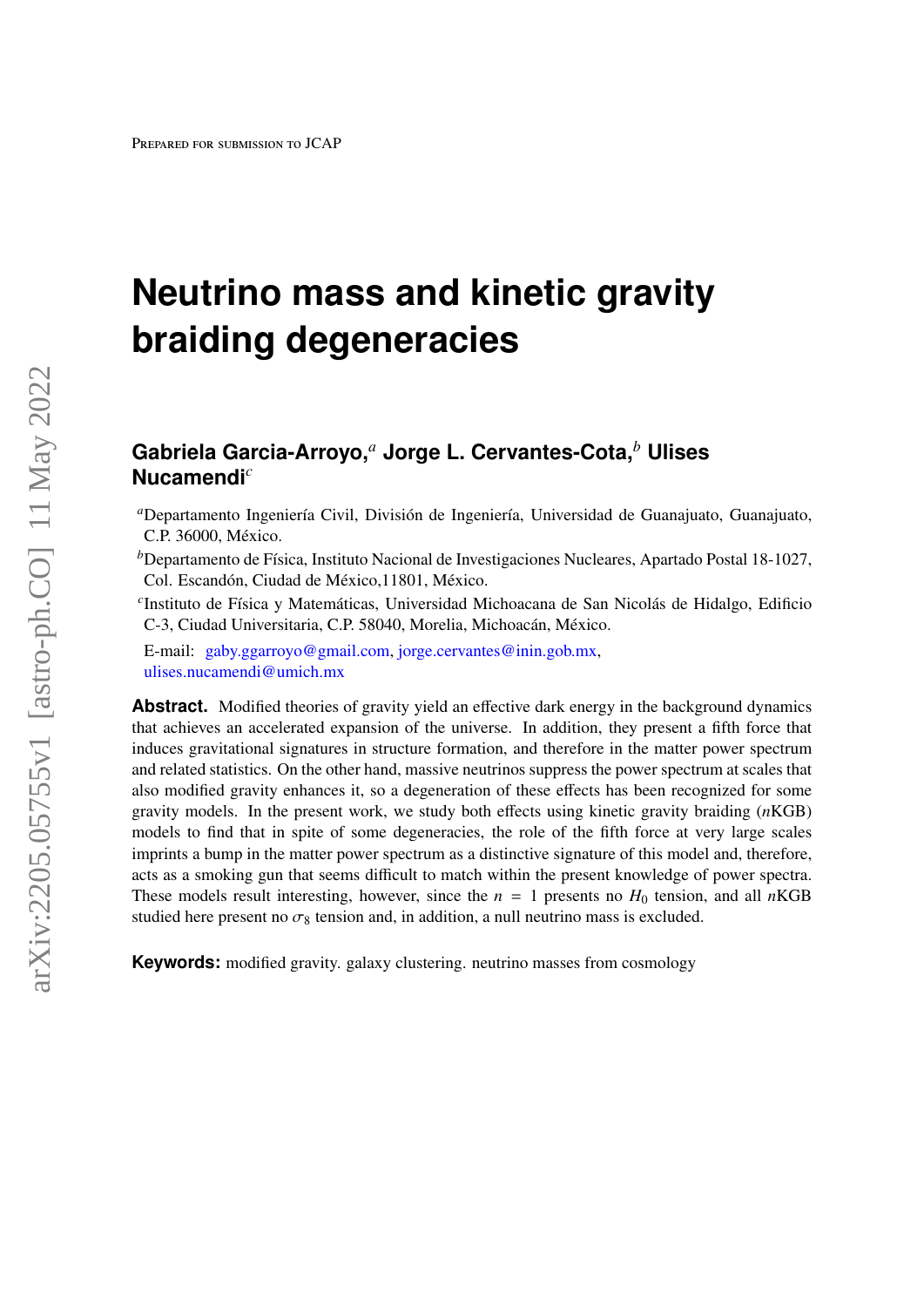# **Contents**

| $\mathbf{1}$   | <b>Introduction</b>                        |    |
|----------------|--------------------------------------------|----|
|                | 2 Kinetic gravity braiding models          | 3  |
|                | 3 MG and neutrino mass degeneracies        |    |
|                | 4 Fitting nKGB models to cosmological data | 8  |
| 5 <sup>5</sup> | <b>Conclusions</b>                         | 14 |

#### <span id="page-1-0"></span>1 Introduction

The standard model of cosmology is based on the existence of dark matter and dark energy. The first was initially identified as a necessary ingredient to understand the dynamics in galaxies and clusters [\[1\]](#page-15-0), and later to encompass different properties of the Cosmic Microwave Background (CMB), such as its acoustic peaks [\[2\]](#page-15-1), and to account for the Baryon Acoustic Oscillations (BAO) [\[3\]](#page-15-2); it is also important for the growth of structure in the Universe at different scales. The second is important to achieve an accelerated expansion since the last few Giga years [\[4,](#page-15-3) [5\]](#page-15-4), and this impacts different observables, such as clustering properties as given by the matter power spectrum. However, none of these dark components have an accepted origin so far, hence different approaches have been undertaken. As a possible alternative to dark energy are Modified Gravity (MG) models that apart to generate the accelerated expansion, a fifth force associated to their scalar degree of freedom yields distinctive cosmological features [\[6\]](#page-15-5). In particular, the linear cosmic structure growth is modified [\[7\]](#page-15-6), depending now on time and scale, in contrast to the one in the ΛCDM model that is subject only to time evolution.

MG models act mainly in the late universe, when their resulting effective dark energy accelerates the background expansion and its fifth force influences the clustering properties. This in turn has an impact in the CMB statistics at large angles where the cosmic variance makes difficult to distinguish among models; however, Integrated Sachs-Wolfe (ISW) cross correlated with galaxy clustering helps to constrain models [\[8](#page-15-7)[–10\]](#page-15-8). On the other hand, structure formation offers a valuable cosmic probe to test gravity on large scales, and therefore to be able to distinguish among different MG models. This can be understood because different fifth forces provoke characteristic effects in the cosmic, statistical observables, such as the power spectrum (PS) or the two-point correlation function, and general N-point statistics [\[11\]](#page-15-9). However, MG is not the only factor that imprints special features in these statistics. Beyond the ΛCDM model, massive neutrinos have been recognized to produce a reduction in the structure growth due to its free streaming [\[12\]](#page-15-10) that in turn depends on the sum of their masses; CMB constraints pose values to less than a fraction of 1 eV, where the exact constraints depend on the data set considered [\[2\]](#page-15-1). It is then expected that neutrinos have a range of masses where MG models also yield structure growth effects. But it has been found that MG and massive neutrinos work in opposite directions: whereas neutrinos generate a PS suppression depending on the free streaming scale, MG models cause a PS enhancement due to the attractive fifth force [\[13\]](#page-15-11). In recent years the interest to study the joint effects of MG and massive neutrinos has risen, partially because the stage-IV generation of galaxy surveys and weak lensing probes such as DESI [\[14\]](#page-15-12), EUCLID [\[15\]](#page-15-13), or LSST [\[16\]](#page-16-0) will reach percent-level accuracy in two-point statistics observables, posing the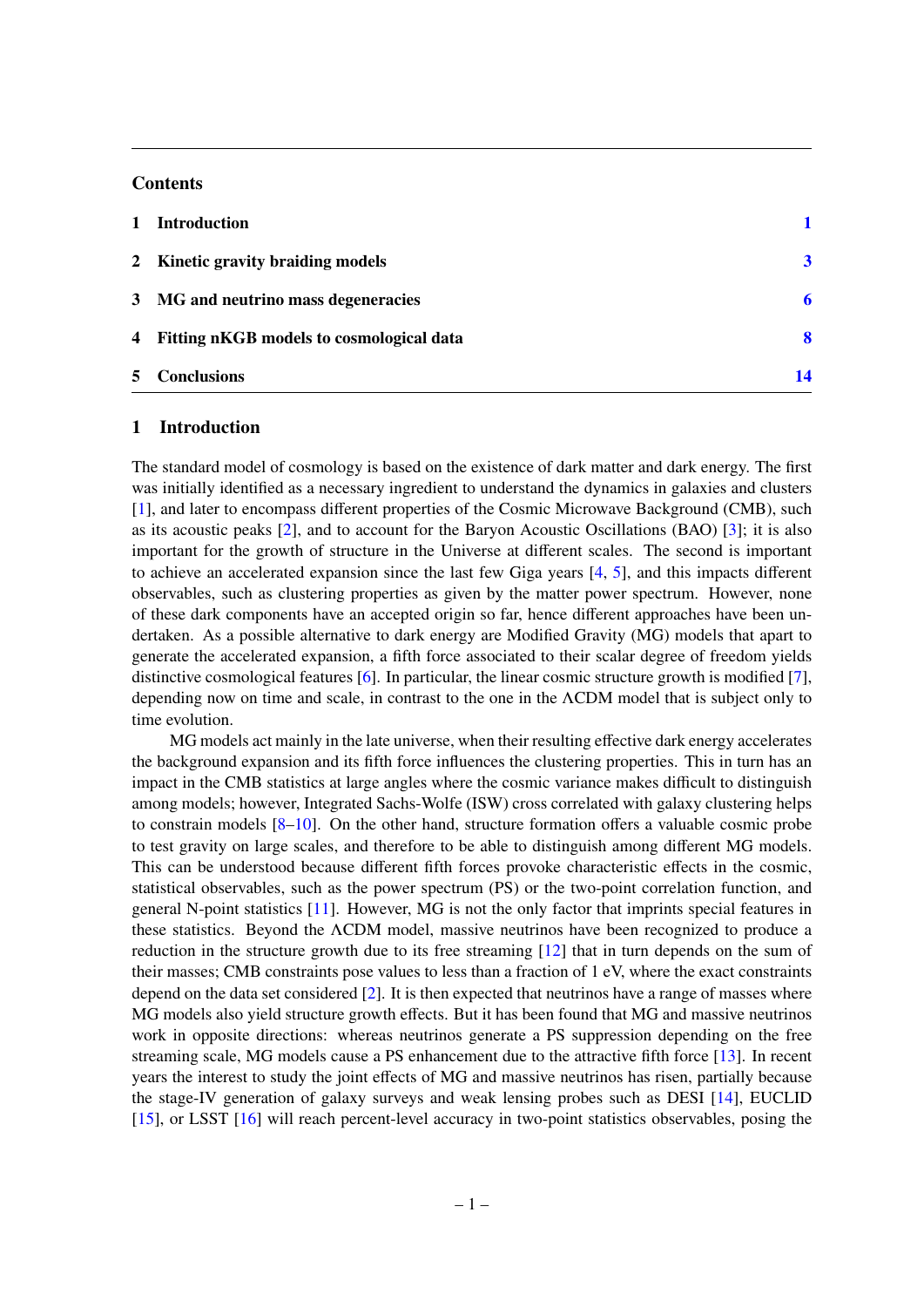interesting challenge to discriminate among different effects due to gravitational models and neutrino masses.

The effects of neutrinos in the CMB TT power spectrum have been considered in [\[17\]](#page-16-1) for the Hu-Sawicki (HS) f(R) gravity model [\[18\]](#page-16-2). It is shown that the presence of neutrinos and a fifth force act in the same direction to lower the anisotropies for low multipoles; higher multipoles are scarcely affected. But again the cosmic variance prevent us for discriminating these effects. On the other hand, the effect of massive neutrinos in the PS for different MG models shows that a higher neutrino mass (sum of masses) is allowed in MG to render a similar General Relativity (GR) behavior with a smaller neutrino mass. This happens because MG rises the matter power spectrum,  $P_{\delta\delta}$ , whereas the neutrino free streaming lowers it [\[13,](#page-15-11) [19\]](#page-16-3); also, a similar effect happens for the weak lensing convergence power spectrum [\[20\]](#page-16-4). Whereas an exact cancellation of these effects does not happen, it seems difficult to distinguish among them. Fortunately, peculiar velocities help to discriminate: the density-velocity and velocity-velocity power spectra,  $P_{\delta\theta}$  and  $P_{\theta\theta}$ , are different in GR and MG with or without massive neutrinos; in ref. [\[19\]](#page-16-3) this analysis was made for HS model. In the same line of thought and closer to observations, redshift space distortions (RSD) serve to sort out these effects. This has been applied again to HS models in refs. [\[21,](#page-16-5) [22\]](#page-16-6), where analyses are made at different redshifts.

Other sources of possible parameter degeneracies, such as baryon effects has been recently considered for HS models and CPL dark energy parametrizations [\[23,](#page-16-7) [24\]](#page-16-8) to reach the levels of accuracy required to test gravity in the above-mentioned probes [\[25\]](#page-16-9); constraints to the CPL model with massive neutrinos have also been discussed  $[26]$ . Other studies consider the same HS model to look for degeneracies among neutrinos masses and the halo mass function and the bias [\[27\]](#page-16-11), however, disentangling the effects is not an easy task, again for the level of accuracy required. Here, voids can help in the analysis [\[28\]](#page-16-12). As mentioned, almost all above works considered the HS model. The influence of neutrinos in other gravity models is less common, but in ref. [\[29\]](#page-16-13) the CMB and matter PS for Galileon gravity models are discussed, where again similar results were found, the mass of neutrinos suppresses the enhancement of the fifth force.

Clustering effects in different gravity models can be different and they have to be studied case by case; another approach is to treat these models through parametrizations [\[30\]](#page-16-14). The latter approach serves to characterize general features of phenomenological models, whereas the former intends to find consequences of particular models. In the present work we deal with a particular model, a kinetic gravity braiding (KGB) model that is part of the full Horndeski gravity, known to yield second order gravitational field equations. We will consider a model that is much simpler than the full Horndeski. Its Lagrangian has a kinetic term that depends only on its kinetic energy (*X*), and not on the scalar field itself, and the coupling to the D'Alembertian of the scalar field, the braiding, also depends only on *X*. This model yields a velocity of light for gravitational wave propagation, so it passes the test of gravity wave speed inferred from the almost simultaneous arrival of light and gravity waves from the merging of neutron stars, among other properties considered in refs. [\[31–](#page-16-15)[34\]](#page-16-16); test against cosmic data for this model are presented in refs. [\[35,](#page-16-17) [36\]](#page-17-0).

We will work particularly with *n*KGB models [\[33\]](#page-16-18) that possess only one or two free parameters, depending on model choices. They are interesting because within the same setup one obtains the cubic Galileon model for *n* = 1 and one recovers the ΛCDM model at background and first-order perturbation levels for  $n \to \infty$ . This model has two parameters, a power law exponent and its strength. In general, the cosmological background dynamics is not exactly that of ΛCDM, but since the models have an attractor solution, they will tend to a de Sitter phase, and in fact perturbations will help to distinguish among them. As it happens in other gravity models that affect large scales, we expect *n*KGB models will also modify linear power spectra, and therefore we find interesting to consider its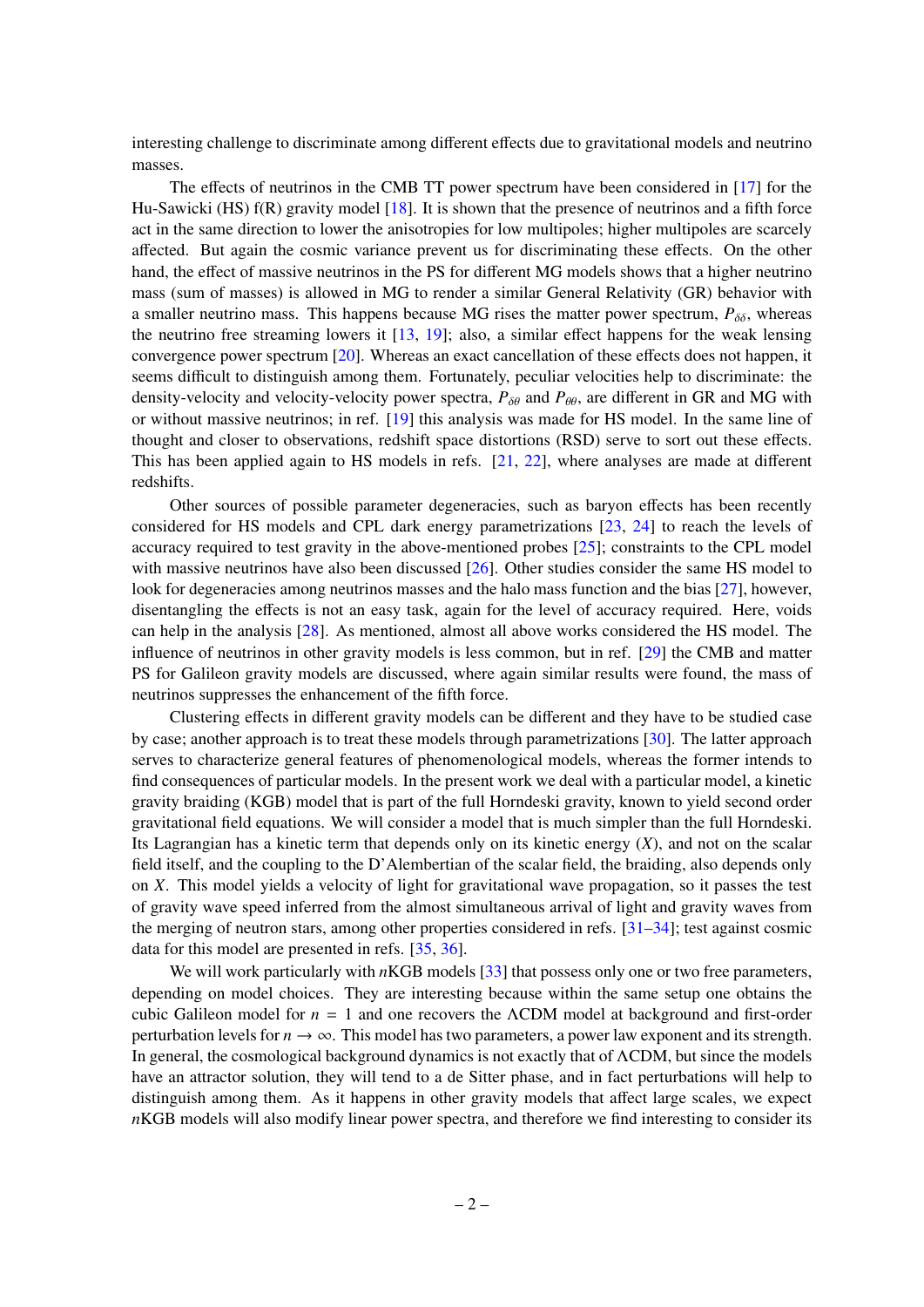gravitational effects and those of massive neutrinos, to see if they partially cancel each other, as in the other models mentioned above.

This work is organized as follows: In section [2](#page-3-0) we set the theoretical framework of KGB models, to later understand, in section [3,](#page-6-0) its effects and degeneracies with massive neutrinos in the cosmological observables. Then, we fit these models to current cosmic data in section [4](#page-8-0) to understand its role in the  $H_0$  and  $\sigma_8$  tensions. Finally, our final comments and conclusions are discussed in section [5.](#page-14-0)

# <span id="page-3-0"></span>2 Kinetic gravity braiding models

KGB models are the most general, minimally-coupled models yielding second order field equations. Its general action can be written as [\[31,](#page-16-15) [32\]](#page-16-19):

<span id="page-3-1"></span>
$$
S_{\text{braiding}} = \int d^4x \sqrt{-g} \left[ \frac{M_{pl}^2}{2} R + K(\phi, X) - G(\phi, X) \Box \phi + \mathcal{L}_{\text{mat}} \right],\tag{2.1}
$$

where *R* is the curvature scalar,  $K = K(\phi, X)$  and  $G = G(\phi, X)$  are functions of the scalar field  $\phi$  and of its kinetic energy density  $X = -g^{\mu\nu}(\nabla_{\mu}\phi)(\nabla_{\nu}\phi)/2$ , while  $\Box \phi \equiv g^{\mu\nu}\nabla_{\mu}\nabla_{\nu}\phi$ . The term  $\mathcal{L}_m$  stands for the Lagrangian of the matter degrees of freedom. The gravitational field equations that can be derived from the above action  $(2.1)$  read:

$$
G_{\mu\nu} = \frac{1}{M_{pl}^2} \left[ T_{\mu\nu}^{(m)} + T_{\mu\nu}^{(\phi)} \right],
$$
 (2.2)

where  $T_{\mu\nu}^{(m)}$  is the total energy momentum tensor, containing dark matter, baryons, neutrinos, and photons, while  $T_{\mu\nu}^{(\phi)}$  represents the energy momentum tensor for the Galileon field  $\phi$ ,

<span id="page-3-2"></span>
$$
T_{\mu\nu}^{(\phi)} = K_X(\nabla_{\mu}\phi)(\nabla_{\nu}\phi) + g_{\mu\nu}K + g_{\mu\nu}(\nabla_{\beta}G)(\nabla^{\beta}\phi)
$$

$$
-[(\nabla_{\mu}G)(\nabla_{\nu}\phi) + (\nabla_{\nu}G)(\nabla_{\mu}\phi)] - G_X(\Box\phi)(\nabla_{\mu}\phi)(\nabla_{\nu}\phi).
$$
(2.3)

Variation of the action [\(2.1\)](#page-3-1) with respect to the Galileon scalar field produces the equation,

<span id="page-3-3"></span>
$$
K_{\phi} + \nabla^{\alpha} (K_{X} \nabla_{\alpha} \phi) + 2G_{\phi\phi} X - 2G_{\phi} \Box \phi
$$
  
+
$$
G_{X\phi} \left[ 2X \Box \phi + 2(\nabla^{\mu} \phi)(\nabla_{\mu} \nabla_{\nu} \phi) \nabla^{\nu} \phi \right]
$$
  
+
$$
G_{X} \left[ (\nabla_{\mu} \nabla_{\nu} \phi)^{2} + R_{\mu\nu} (\nabla^{\mu} \phi) \nabla^{\nu} \phi - (\Box \phi)^{2} \right]
$$
  
-
$$
G_{XX} \left[ (\nabla_{\nu} X) \nabla^{\nu} X - \nabla^{\mu} \phi (\nabla_{\mu} \nabla_{\nu} \phi)(\nabla^{\nu} \phi) \Box \phi \right] = 0, \qquad (2.4)
$$

where in eqs.  $(2.3)$  and  $(2.4)$  we have defined the first partial derivatives of the coupling functions as,

$$
K_{\phi} \equiv \frac{\partial K(\phi, X)}{\partial \phi}, \ K_X \equiv \frac{\partial K(\phi, X)}{\partial X}, \ G_{\phi} \equiv \frac{\partial G(\phi, X)}{\partial \phi}, \ G_X \equiv \frac{\partial G(\phi, X)}{\partial X}, \tag{2.5}
$$

and the corresponding second partial derivatives as,

$$
G_{\phi\phi} \equiv \frac{\partial^2 G(\phi, X)}{\partial \phi^2}, \quad G_{X\phi} \equiv \frac{\partial^2 G(\phi, X)}{\partial X \partial \phi}, \quad G_{XX} \equiv \frac{\partial^2 G(\phi, X)}{\partial X^2}.
$$
 (2.6)

We note that in the action [\(2.1\)](#page-3-1) the interaction term  $G \Box \phi$  contains the coupling of *G* with first-order derivatives of both the metric and scalar field stemming from the Christoffel symbols contained in the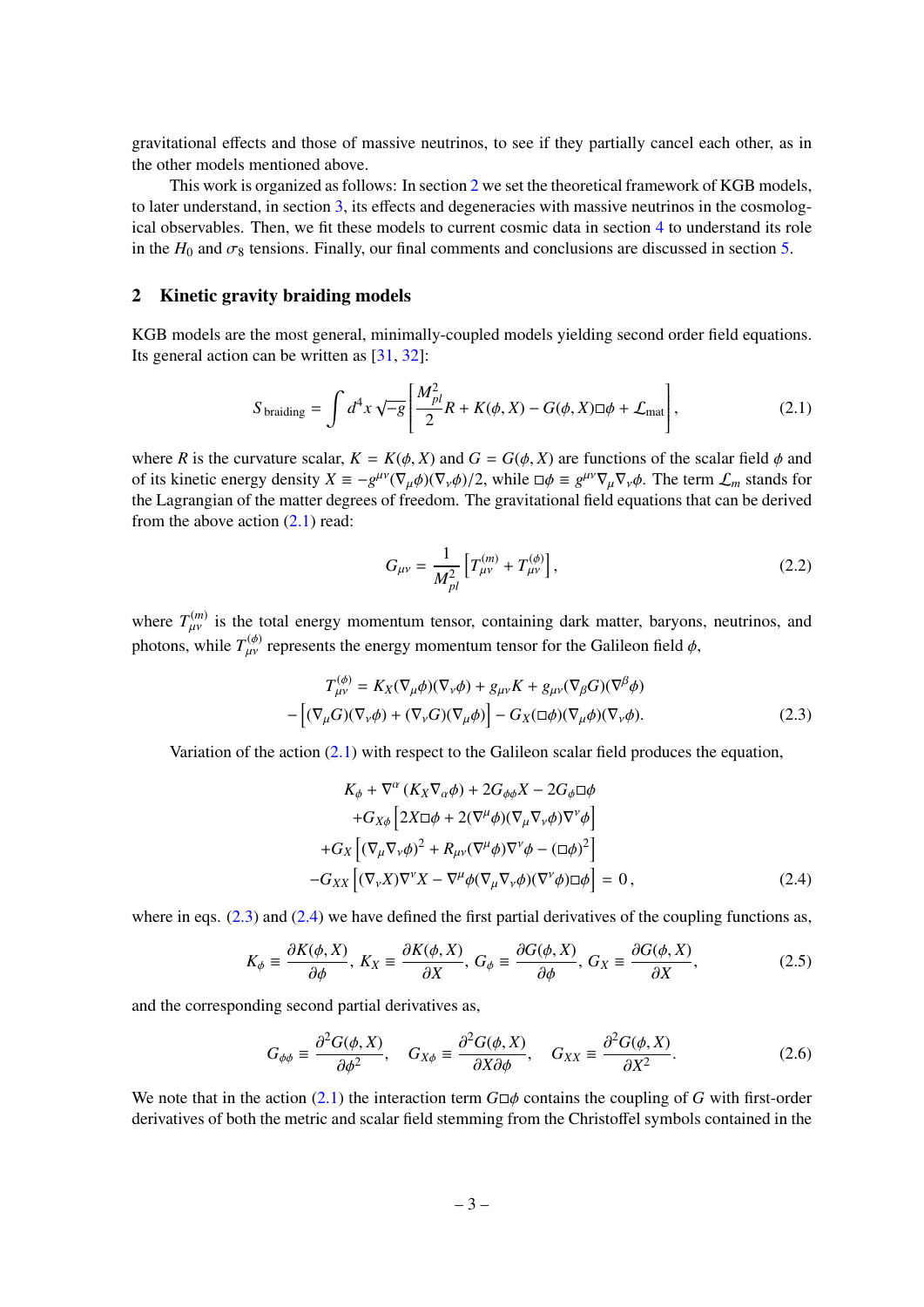D'Alembertian operator. These couplings produce a class of mixing named kinetic braiding, in which the essential characteristic is determined by the kinetic dependence of  $G = G(X)$ . This implies that the scalar field equation of motion and its energy momentum tensor contain second derivatives of the metric in an essential way: there exists no Einstein frame where the kinetic terms are diagonalized [\[31\]](#page-16-15). There are many possibilities to choose the *K* and *G* functions, we chose  $G = G(X)$  because is precisely the coupling of *X* with  $\Box \phi$  that is responsible of the braiding mixing; we also chose the kinetic term as a function of the kinetic energy only,  $K = K(X)$ , to avoid extra complexities, as it can be seen in equation [\(2.4\)](#page-3-3). As a consequence, the action [\(2.1\)](#page-3-1) is invariant under the change  $\phi \rightarrow \phi + b$ (where b is a constant); this shift symmetry gives a conserved Noether current  $J_\mu$  given by,

<span id="page-4-1"></span>
$$
J_{\mu} = (K_X - G_X \Box \phi) \nabla_{\mu} \phi + G_X (\nabla_{\mu} \nabla_{\nu} \phi) \nabla^{\nu} \phi.
$$
 (2.7)

The conservation equation for the Noether current  $\nabla_{\mu}J^{\mu} = 0$  gives directly the Galileon field equation  $(2, 4)$  with  $K = C = 0$ [\(2.4\)](#page-3-3) with  $K_{\phi} = G_{\phi} = 0$ ,

<span id="page-4-0"></span>
$$
\nabla^{\alpha} (K_X \nabla_{\alpha} \phi) + G_X \left[ (\nabla_{\mu} \nabla_{\nu} \phi)^2 + R_{\mu\nu} (\nabla^{\mu} \phi) \nabla^{\nu} \phi - (\Box \phi)^2 \right] - G_{XX} \left[ (\nabla_{\nu} X) \nabla^{\nu} X - \nabla^{\mu} \phi (\nabla_{\mu} \nabla_{\nu} \phi) (\nabla^{\nu} \phi) \Box \phi \right] = 0.
$$
 (2.8)

Before we specify the *K*(*X*) and *G*(*X*) functions we would like to show the Friedmann equations. For the spatially flat Friedmann-Robertson-Walker metric we have:

$$
3H^2 = (8\pi G) \left[ \rho_m + \rho_r + \rho_\phi \right] \quad , \tag{2.9}
$$

$$
2\dot{H} + 3H^2 = -(8\pi G)\Big[P_r + P_{\phi}\Big] \quad , \tag{2.10}
$$

where the dot denotes the derivative with respect to the cosmic time, *H* is the Hubble parameter, and the matter and radiation densities obey standard fluid equations. The density and pressure of the Galileon field are given by:

$$
\rho_{\phi} = -K + K_X \dot{\phi}^2 + 3G_X H \dot{\phi}^3 \quad , \tag{2.11}
$$

$$
P_{\phi} = K - G_X \dot{\phi}^2 \ddot{\phi} \quad . \tag{2.12}
$$

The scalar field equation [\(2.8\)](#page-4-0) becomes,

$$
K_X(\ddot{\phi} + 3H\dot{\phi}) + K_{XX}\ddot{\phi}\dot{\phi}^2 + 3G_X\left(2H\dot{\phi}\ddot{\phi} + 3H^2\dot{\phi}^2 + \dot{H}\dot{\phi}^2\right) + 3G_{XX}H\dot{\phi}^3\ddot{\phi} = 0. \qquad (2.13)
$$

In the rest of this work we consider the *n*KGB model [\[33\]](#page-16-18):

<span id="page-4-2"></span>
$$
K(X) = -X \quad , \tag{2.14}
$$

$$
G(X) = g^{(2n-1)/2} \Lambda \left(\frac{X}{\Lambda^4}\right)^n \quad , \tag{2.15}
$$

where *g* is a dimensionless constant that controls the strength of the braiding and Λ has dimensions of energy weighted by the Hubble constant and the Planck mass such that  $\Lambda^{4n-1} = H_0^{2n} M_{pl}^{2n-1}$  [\[37\]](#page-17-1). The election  $n = 1$  corresponds to the covariant, cubic galileon, that is in big tension with ISW cross correlated to clustering data [\[9\]](#page-15-14), but we included it here for completeness.

*n*KGB models are interesting because the sound speed for scalar perturbations can be smaller or bigger than light velocity, see Eqs. (A.11)-(A.12) and subsequent paragraph of [\[31\]](#page-16-15), hence, its clustering properties are nontrivial; another important characteristic is the existence of an accelerated attractor exhibiting phantom behaviour in its evolution that tends to a de Sitter phase, as we will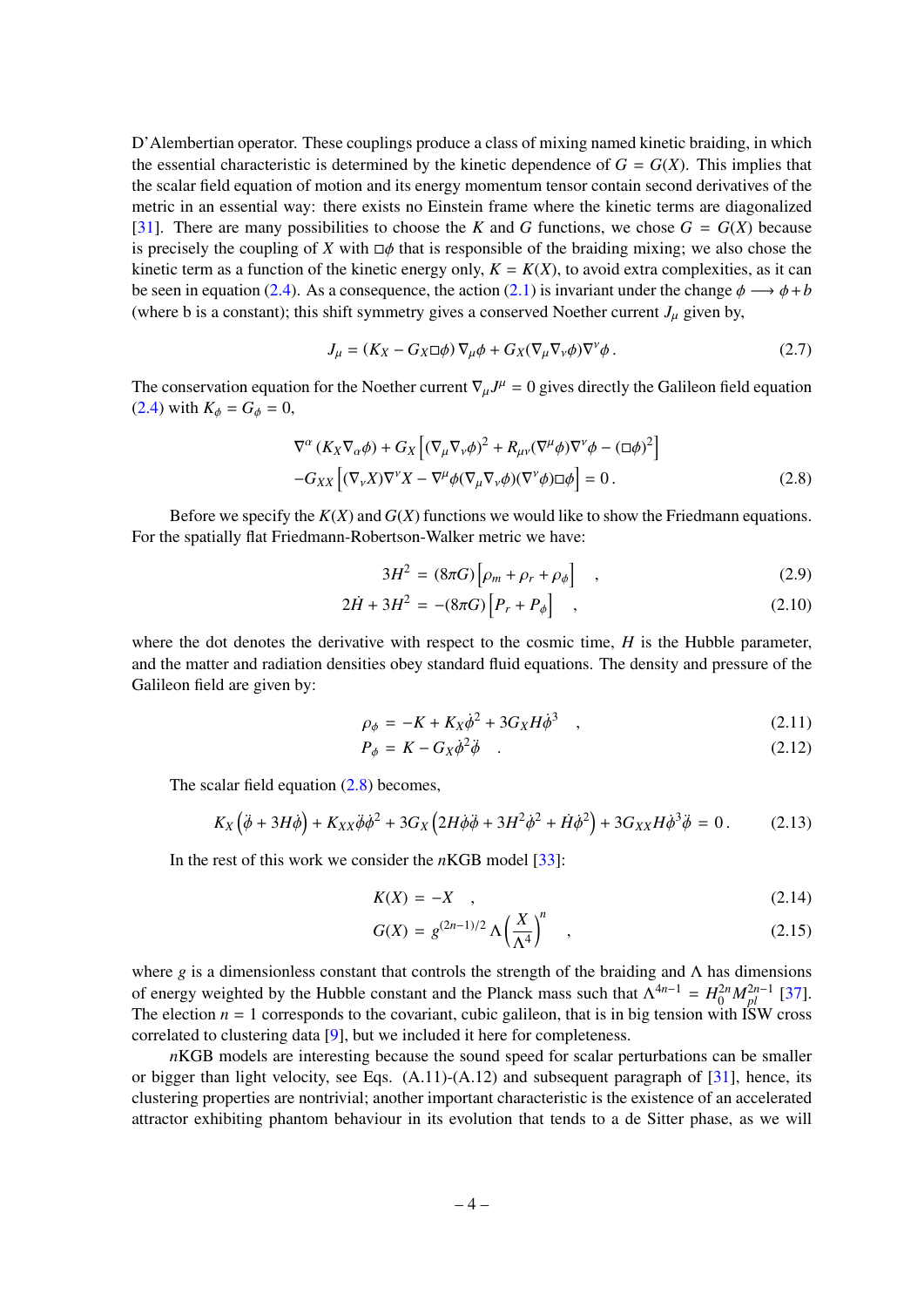discuss below. In attractor phase and for models with  $n > 1/2$ , it has been proven that this model does not have ghosts and instabilities for the cosmological perturbations [\[31,](#page-16-15) [35\]](#page-16-17). Important for our work, their background and linear cosmological perturbations tend to the ΛCDM model for  $n \to \infty$ . Also, the sound speed of the tensor modes is equal to that of light since it is not affected by the braiding coupling, see the related discussion in Subsection 4.2 of [\[38\]](#page-17-2). Additionally, these models have a well-posed initial value problem and have a Vainshtein mechanism that recover GR at Solar System scales [\[31\]](#page-16-15).

In the flat FRW spacetime, the conserved charge density of the Noether current  $(2.7)$  becomes

<span id="page-5-0"></span>
$$
J_0 = \dot{\phi}(3\dot{\phi}G_XH - 1). \tag{2.16}
$$

It has been shown in ref. [\[31\]](#page-16-15) that the simplest attractor solutions are found under the condition  $J_0 = 0$ . From  $(2.16)$  we have two branches,

<span id="page-5-1"></span>
$$
\dot{\phi} = 0, \tag{2.17}
$$

$$
\dot{\phi} = \frac{1}{3G_X H},\tag{2.18}
$$

the branch  $\dot{\phi} = 0$  develops ghosts in its cosmological perturbations [\[35\]](#page-16-17) and it is not of physical interest. The second branch [\(2.18\)](#page-5-1) is self-accelerating and well behaved under cosmological perturbations even though its equation of state is of phantom type. Let's mention that an extensive analysis of scalar cosmological perturbations (without the inclusion of massive neutrinos) around this background selfaccelerating attractor has been done in [\[35\]](#page-16-17). An important property is that its asymptotic evolution describes a de Sitter attractor that can be analysed through the total equation of state

<span id="page-5-2"></span>
$$
w = -1 - \frac{2}{3} \frac{\dot{H}}{H^2} = -1 + \frac{(2n-1)}{3} \frac{(3\Omega_m + 4\Omega_r)}{(2n - \Omega_m - \Omega_r)},
$$
\n(2.19)

where the  $\Omega_i$  are functions of time. This expression encodes the effective evolution of the background dynamics. Evaluated today,  $w = -0.82$  for  $n = 1$  and  $w = -0.7$  for  $n \to \infty$ . In this work, we do not force the background evolution to the self-accelerating attractor, but we take an arbitrary background setup. However, for some of models we will recover the attractor solution, when parameters fit to cosmological data, as explained below.

We now proceed to briefly describe the field equations for the linear cosmological perturbations of the corresponding *n*KGB model around the FRW background spacetime. The perturbed metric line element is written in the Newtonian gauge as

$$
ds^{2} = -(1 + 2\Psi)dt^{2} + a^{2}(t)(1 + 2\Phi)\delta_{ij}dx^{i}dx^{j} , \qquad (2.20)
$$

while the scalar field is expanded by the background solution  $\phi(t)$  and its perturbation  $\delta\phi$  as

$$
\phi(x^i, t) = \phi(t) + \delta\phi(x^i, t).
$$
\n(2.21)

For the perturbations of the energy momentum tensor we have,

$$
\delta T^i_{\ j} = \delta^i_j(\delta p) + (\partial_i \partial_j \Pi), \tag{2.22}
$$

$$
\delta T^i_{\ t} = -\frac{1}{a^2} \partial_i(\delta q) \,, \tag{2.23}
$$

$$
\delta T^t_i = \partial_i(\delta q),\tag{2.24}
$$

$$
\delta T^t_{\ t} = -(\delta \rho) \,, \tag{2.25}
$$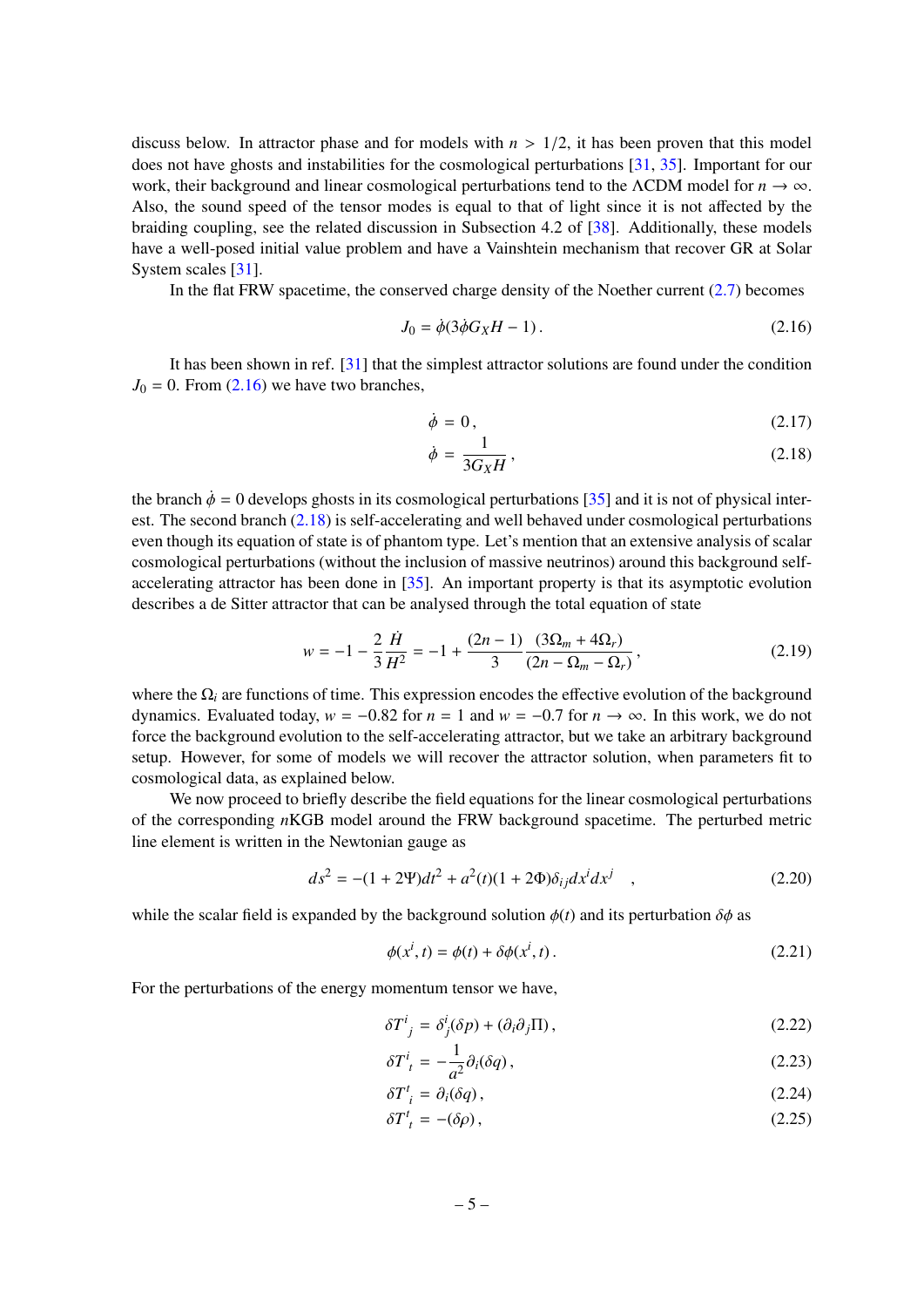where δρ, δ*p*, δ*<sup>q</sup>* denote the perturbations of the total energy density, pressure, and velocity field, respectively, while Π describes the total anisotropic stress.

The perturbed cosmological Einstein equations are given by equations (4.2), (4.4), (4.6) of reference [\[33\]](#page-16-18) together with the equation (4.5) modified here to incorporate the anisotropic stress Π,

$$
M_{pl}^2(\Psi + \Phi) = -a^2 \Pi,
$$
\n(2.26)

while the scalar field equation is described by expression  $(4.7)$  in [\[33\]](#page-16-18) and it will not be rewritten here. Note that in this work  $\Pi \neq 0$ , though the gravitational part has no slip, we consider massive neutrinos that have a small anisotropic stress  $\Pi_{\nu}$ , apart from those of photons.

Finally, the perturbed energy momentum conservation equations for every matter component are,

$$
\dot{\delta\rho_i} + 3H \left[ \delta\rho_i + \delta p_i + \frac{1}{3} \nabla^2 \Pi_i \right] + 3(\rho_i + p_i) \dot{\Phi} + \frac{1}{a^2} \nabla^2 (\delta q_i) = 0, \qquad (2.27)
$$

$$
\delta \dot{q}_i + 3H \delta q_i + (\rho_i + p_i)\Psi + \delta p_i + \nabla^2 \Pi_i = 0, \qquad (2.28)
$$

where *i* denotes CDM, baryons, radiation, and neutrinos.

#### <span id="page-6-0"></span>3 MG and neutrino mass degeneracies

The effects of massive neutrinos on the CMB temperature power spectrum are four [\[39\]](#page-17-3): i) A change in the nonrelativistic energy density induces changes between scales on the last scattering surface and angles on the sky that affect the angular diameter distance to last scattering. And, on the other hand, it changes the late ISW effect, that depends on the redshift at matter-to-DE equality; ii) variation of the metric fluctuations when they become nonrelativistic; iii) large neutrino masses tend to affect less the CMB photons due to LSS weak lensing; iv) neutrinos that become nonrelativistic earlier, due to smaller momenta, are imprinted in high- $\ell$  multipoles. The first and the third effects are more important to put bounds on the masses. On the other hand, MG changes the metric potentials involved in the evolution of the perturbations at large scales and therefore changes the late ISW effect and the clustering properties of matter that induces differences in the lensing properties.

Here we show results for *n*KGB models, using hi\_class [\[40\]](#page-17-4) to compute the spectrum for different *n* powers, see eqs. [\(2.14\)](#page-4-2) and [\(2.15\)](#page-4-2), where we assumed three species of neutrino with degenerate mass, leaving all other parameters fixed; for comparison we assume a Planck base-ΛCDM model with  $M_v \equiv \Sigma m_v = 0.06$ eV. In figure [1](#page-7-0) one observes a larger neutrino mass lowers low multipoles, but braiding gravity enhances them; a similar behavior is observed for the *n* = 1 model in [\[9\]](#page-15-14). Due to the point ii) above, a dip is observed at around  $\ell \sim 40 - 200$  (for the ΛCDM version see [\[39\]](#page-17-3)), that here has two counter effects: whereas massive neutrinos slightly change potentials wells when they become nonrelativistic, the gravity effect works in the other direction at these scales; this latter effect is more prominent for smaller *n*. The oscillatory pattern for  $\ell > 200$ , known in massive neutrino ΛCDM cosmologies, see point iii) above, is also present here, the more pronounced for smaller *n*. One observes that the *n* = 3 curve is closer to ΛCDM than the *n* = 1 curve, since *n*KGB tends to GR as *n* grows. In other MG theories the effect induced by the gravity model could be different to the presented in this work, for example, in ref. [\[17\]](#page-16-1) results are shown for the HS model and the deviations of the CMB TT angular power spectrum looks different from figure [1,](#page-7-0) but the effect caused by the sum of neutrino mass is the same.

We now look for effects on large scale structure observables. Different combinations of cosmological parameters can cause similar outcomes in an observable, and this may prevent us to distinguish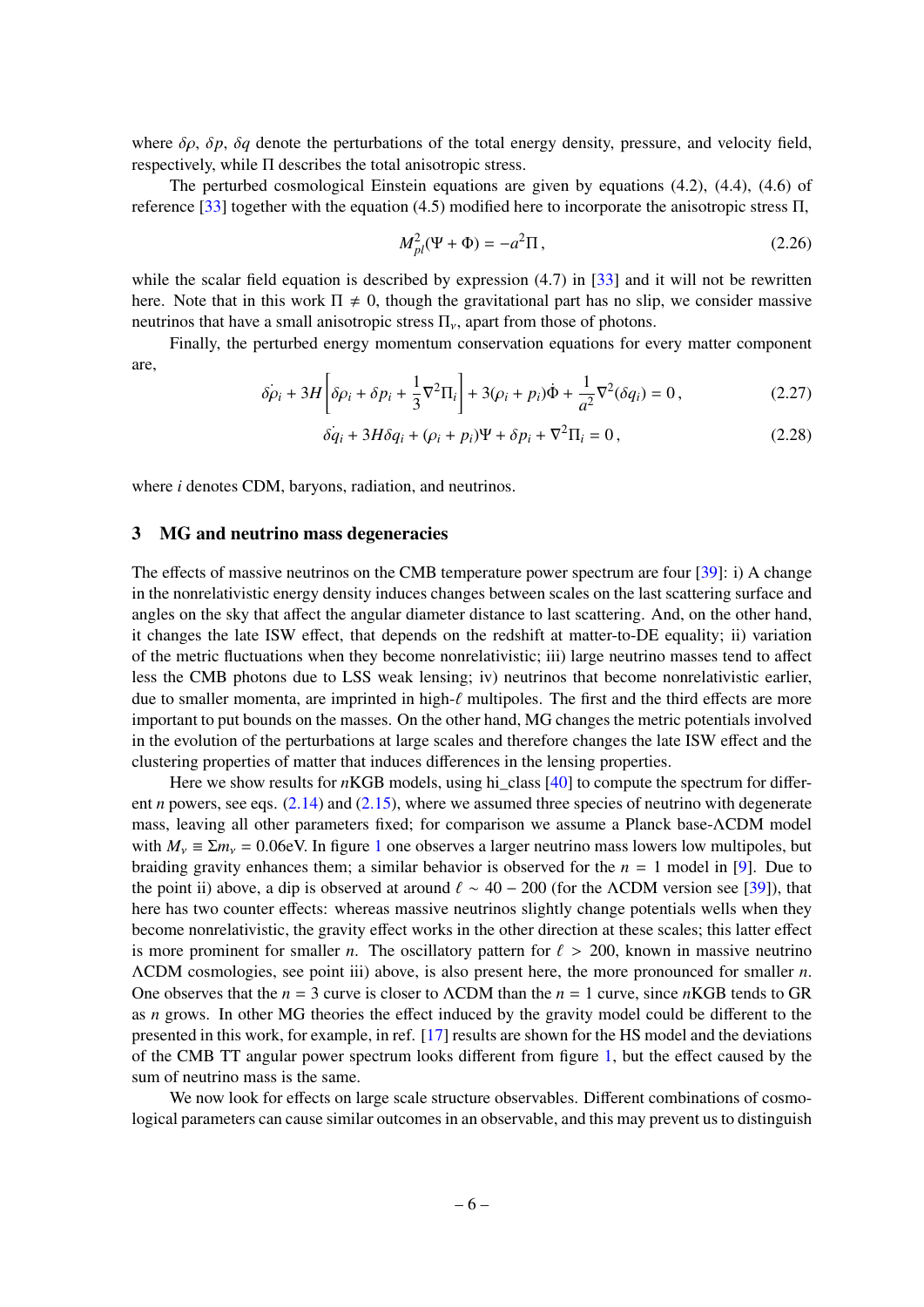

<span id="page-7-0"></span>**Figure 1.** CMB TT power spectrum for *n*KGB models with  $n = 1, 3$  and different sum of neutrino masses  $M_v$ . Solid lines correspond to  $M_v = 0.06$  eV and dotted lines to  $M_v = 0.23$  eV. Colors denote different *n* values. Data points are those from Planck 2018 [\[2\]](#page-15-1). The bottom panel shows the relative difference to ΛCDM.

which parameter is responsible for the observed effects. In the case of massive neutrinos, it is well known that they produce a decrease in dark matter perturbations which in turn is manifested in the matter PS that presents a reduction [\[12\]](#page-15-10) at wavenumbers (*k*) between 0.01 and 1 *<sup>h</sup>* Mpc−<sup>1</sup> depending on their masses. On the other hand, modifications of gravity can also alter the PS, since the fifth force involved increases the gravitational potential, and the PS grows.

These two effects are shown in figure [2](#page-9-0) using linear power spectra at  $z = 1$  (left panel) and  $z = 0$  (right panel) for the *n*KGB models ( $n = 1, 3$ ), discussed in section [2](#page-3-0) employing equations [\(2.14,](#page-4-2) [2.15\)](#page-4-2), where the value of *g* is fixed by the attractor solution to 0.027 ( $n = 1$ ) and 0.272 ( $n = 3$ ), and  $\Omega_m = 0.316$  in both cases as the best fit of CMB TT,TE,EE+lowE+lensing from Planck 2018 [\[2\]](#page-15-1). Here we plot the relative matter PS with respect our base ΛCDM model.

As in other gravity models, the enhancement produced due to the fifth force is reduced by the total neutrino mass  $(M_v)$ . The bigger  $M_v$ , the streaming effect grows, resulting in a more decreased PS. It has been shown in HS models [\[13\]](#page-15-11) and in Galileon [\[29\]](#page-16-13) that one cannot distinguish these models with a bigger neutrino from GR with a smaller neutrino mass. The effects are not exactly cancelled out, but the distinction among models results unpractical for the level of precision we have nowadays or in the near future; DESI will be providing PS determinations within 1% [\[14\]](#page-15-12). Up to intermediate wavenumbers  $(k \ge 0.1$  *h*/Mpc) deviations can be hidden with a selected  $M_v$  (left panel), that in our case we found  $M_v = 0.14$  eV, to produce tiny differences of less than 1%. However, the bump at linear scales,  $k \sim 0.005$  Mpc/h represents a big deviation (28% for  $n = 1$  and 25 % for  $n = 3$ ) from ΛCDM; generic bumps in the PS have been recently studied in ref. [\[41\]](#page-17-5), where it is shown that a second smaller bump is induced at nonlinear scales. As the universe evolves, clustering increases and at  $z = 0$  (right panel), at wavenumbers  $k \ge 0.1$  *h*/Mpc the differences are bigger than 5% for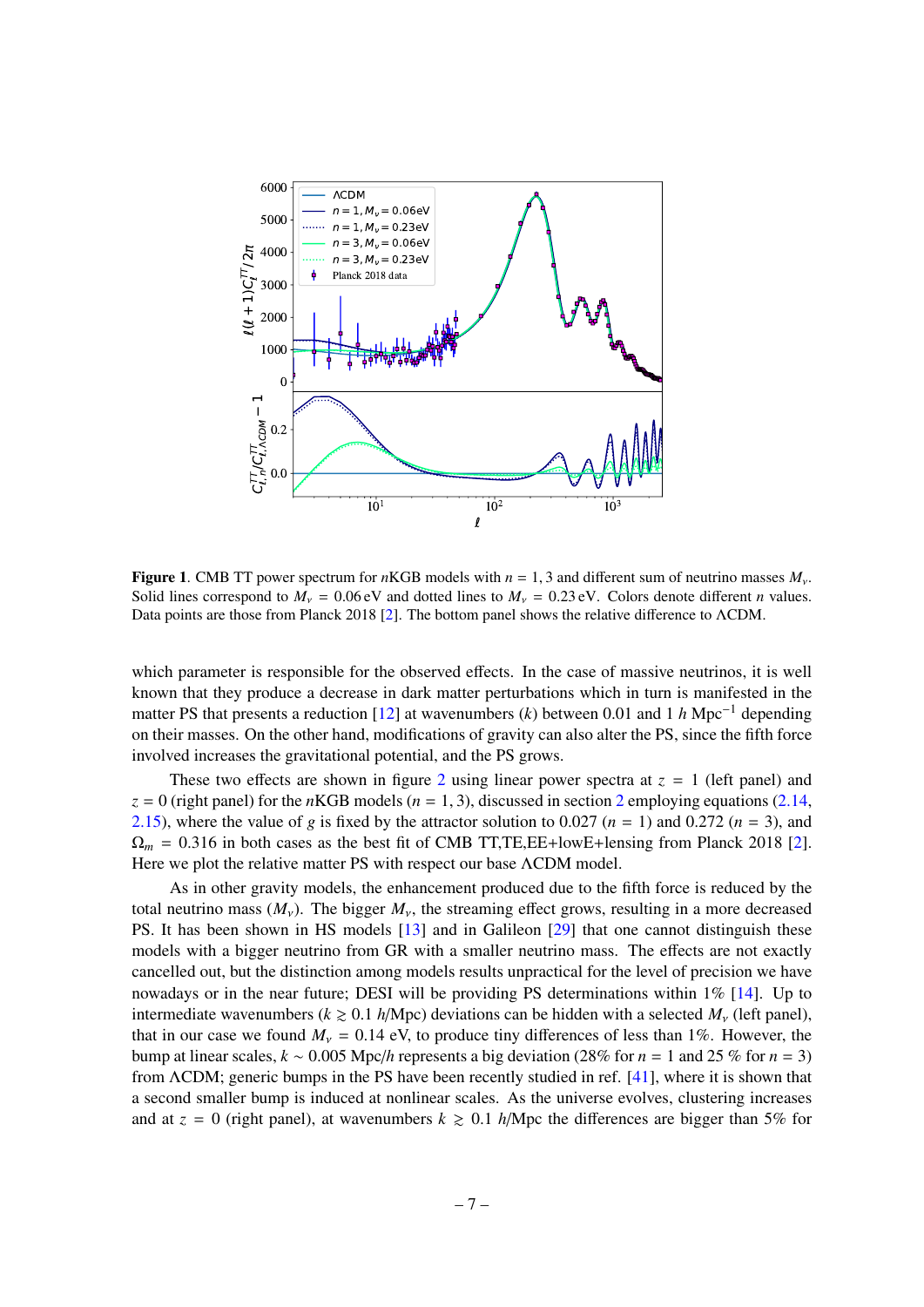$M_v$  = 0.23 eV, and they can be larger for smaller neutrino masses. To again force the differences to tiny values (less than 1%) at  $z = 0$  for these scales, taking the  $n = 3$  model (that is the one closest to GR in our analysis), one would need a neutrino mass as big as  $M_v = 0.34$  eV, or  $M_v = 0.36$  eV for negative relative PS, values that are still compatible to terrestrial neutrino mass measurements. We show this in figure [3,](#page-9-1) but the bump at *<sup>k</sup>* <sup>∼</sup> <sup>0</sup>.<sup>01</sup> *<sup>h</sup>*/Mpc is still there and represents a big deviation (15 %) from ΛCDM. Therefore, this model cannot get mixed up with GR provided with lower masses.

Other gravity models such as HS [\[13,](#page-15-11) [19\]](#page-16-3) or Galileon [\[29\]](#page-16-13) for some high range of neutrino masses are degenerate with GR assuming low masses at the level of precision required for the matter PS. As demonstrated above, in *n*KGB models a distinction is possible even for the matter PS. However, more features are expected, and further ways to distinguish gravity models, when one considers peculiar velocities. Then, apart from linear overdensity statistics,  $P_{\delta\delta} = P_L(k)$ , it is useful to consider the linear density velocity power greatry  $P_L = f(k) P_L(k)$  and the velocity velocity greatconsider the linear density-velocity power spectrum,  $P_{\delta\theta} = \frac{f(k)}{f_0}$  $\frac{K}{f_0}P_L(k)$ , and the velocity-velocity spectrum,  $P_{\theta\theta} = \left(\frac{f(k)}{f_0}\right)$  $\left(\frac{k}{f_0}\right)^2 P_L(k)$ , where  $f_0(z) = f(k = 0, z)$  is the growth rate in ΛCDM that is independent<br>where for further details we refer to [7]. In ref. [19] is shown that the power spectra  $P_{\text{sc}}$ of the wavenumber, for further details we refer to [\[7\]](#page-15-6). In ref. [\[19\]](#page-16-3) is shown that the power spectra  $P_{\delta\theta}$ and  $P_{\theta\theta}$  are different for the HS model with massive neutrinos from GR (with or) without massive neutrinos. In the same line of thought, RSD serve to sort out these effects for HS models [\[21,](#page-16-5) [22\]](#page-16-6). The main ingredient lies in the growth rate, that for our models depends on scale and time:

<span id="page-8-1"></span>
$$
f(k, z) = \frac{d \ln D_{+}}{d \ln a} = -\frac{1}{2} \frac{(1+z)}{P_L} \frac{dP_L}{dz},
$$
\n(3.1)

where  $D_+(k, z)$  is the growth function. Using eq. [\(3.1\)](#page-8-1) we computed  $f(k, z)$  for  $n = 1$  and  $n = 3$ KGB models that are shown in figure [4](#page-10-0) evaluated at  $z = 1$  (left panel) and  $z = 0$  (right panel). At large scales (small *k*) the growth rates of models with different neutrinos masses tend to the same value, since there massive neutrinos behave simply as cold dark matter. At  $z = 1$ , it grows around 4% between  $k = 10^{-3}$  and  $k = 10^{-2}$  *h*/Mpc for the  $n = 3$  model and 8% for  $n = 1$ . At  $z = 0$ , changes are more evident, it grows around 35% between  $k = 10^{-3}$  and  $k = 10^{-2}$  *h*/Mpc for the *n* = 3 model and  $40\%$  for  $n = 1$ . This behavior is expected since the fifth force, that enhances the gravitational pull. increases the growth of structures, as well. Smaller deviations of the growth rate are reported for the HS model [\[42\]](#page-17-6) at  $z = 0$ . We also plot in figure [5](#page-10-1) the resulting  $P_{\delta\theta}$  and  $P_{\theta\theta}$  with respect to ΛCDM power spectra, where the differences to the later model are evident. The most important effect is in  $P_{\theta\theta}$  since it depends quadratically on  $f(k, z)$  in comparison to  $P_{\delta\theta}$  that depends on it linearly. Overall the effect of neutrino mass in  $f(k, z)$  is much less important than *n*KGB gravitation.

Nonlinear deviations are computed in ref. [\[7\]](#page-15-6) for the HS model with zero neutrino mass, where it is shown that nonlinear terms tend to decrease  $P_{\delta\theta}$  and  $P_{\theta\theta}$  in the quasilinear regime. Massive neutrinos have been recently considered nonlinearly in RSD at 1-loop using Eulerian perturbation theory for <sup>Λ</sup>CDM model [\[43\]](#page-17-7), resulting in an excellent agreement with simulation data up to *<sup>k</sup>* <sup>∼</sup> <sup>0</sup>.<sup>25</sup> *h*/Mpc.

#### <span id="page-8-0"></span>4 Fitting nKGB models to cosmological data

We will constrain the base cosmological parameters, the sum of neutrino masses as well as the parameters of *n*KGB models. This MG model has in principle two extra parameters, *g* and *n* in eq. [\(2.15\)](#page-4-2). *g* controls the strength of the braiding and *n* is the exponent of the kinetic coupling. In order to disentangle both contributions, first we chose to explore a free amplitude *g*, at fixed *n*–values. We consider separately models with  $n = 1, 2$ , and 3. And we know that as  $n \to \infty$ , the models tend to ΛCDM. Later, we will consider both *g* and *n* free parameters.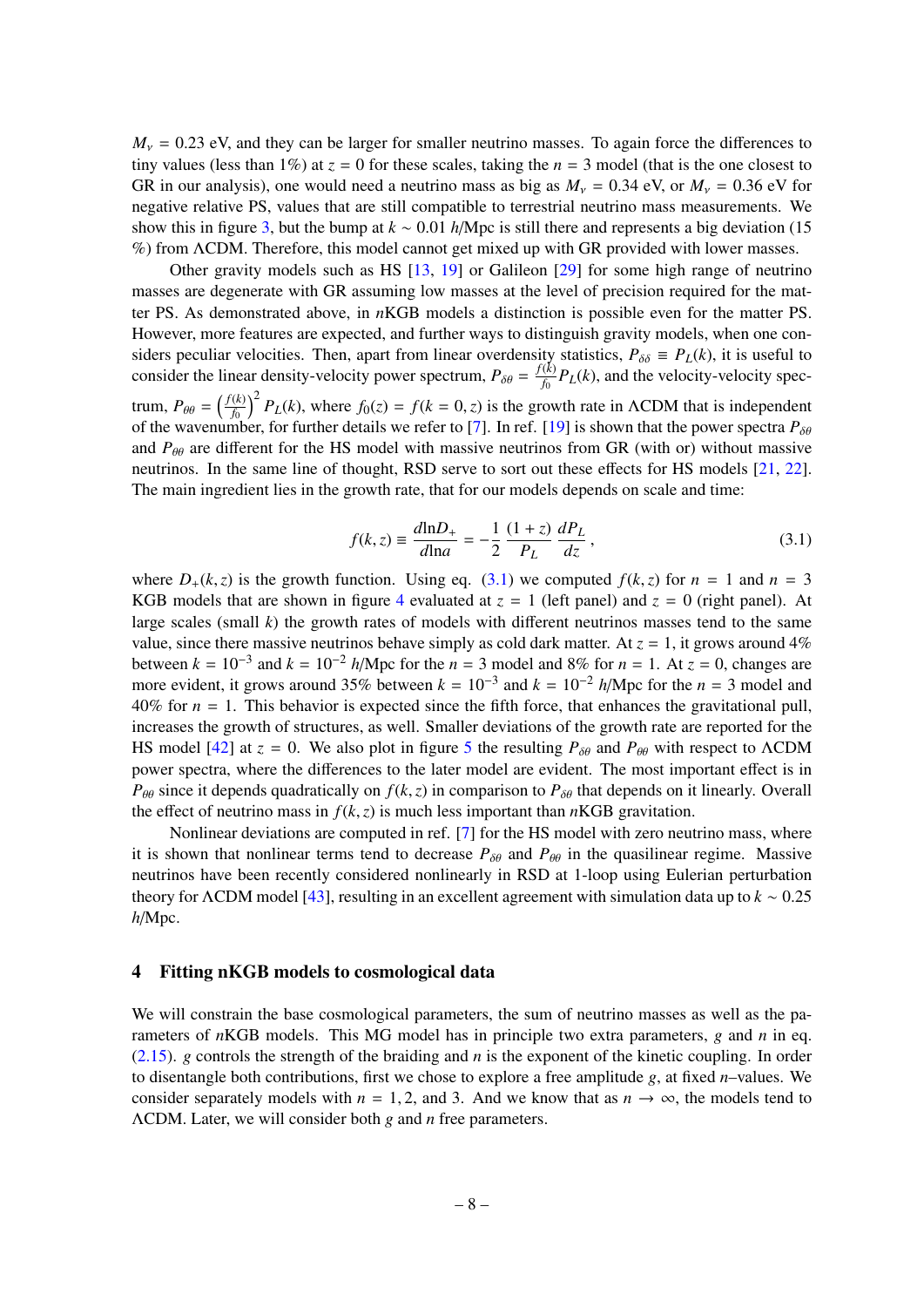

<span id="page-9-0"></span>Figure 2. Relative change of the matter PS for *n*KGB models with respect to the one for the ΛCDM model. The left panel is computed at redshift  $z = 1$  while the right panel at  $z = 0$ . Solid lines correspond to  $M<sub>v</sub> = 0.06$ eV, dash–dotted to  $M_v = 0.14 \text{ eV}$ , and dotted lines to  $M_v = 0.23 \text{ eV}$ ; colors denote different *n*KGB models.



<span id="page-9-1"></span>Figure 3. Relative change of the matter PS for the *n* = 3 KGB model with respect to the one for the ΛCDM model at redshift  $z = 0$ . Dotted lines correspond to  $M_v = 0.23$ eV, while small-dashed are for  $M_v = 0.34$ eV that yields a 1% PS difference and long-dashed lines correspond to  $M_v = 0.36 \text{ eV}$  that yields a -1% PS difference. A bump at *<sup>k</sup>* <sup>∼</sup> <sup>0</sup>.<sup>01</sup> *<sup>h</sup>*/Mpc is the smoking gun of this model.

We use the Einstein–Boltzmann solver hi\_class [\[40\]](#page-17-4), which incorporates the field equations presented in section [2,](#page-3-0) and the Markov chain Monte Carlo code MontePython [\[44\]](#page-17-8) to sample the parameters. For the statistical analysis we employ the following data sets (Planck + BAO): Planck 2018 TT,TE,EE+lowE+lensing [\[2\]](#page-15-1) and BAO BOSS DR12 [\[45\]](#page-17-9). We include Planck lensing data, because there is a known dependency between neutrino mass and lensing, as explained in point iii) of section [3;](#page-6-0) see however possible issues with lensing data from Planck and other probes [\[46\]](#page-17-10). Since massive neutrinos are thought to become nonrelativistic after last scattering, they change the angular diameter distance to this surface, point i) of section [3,](#page-6-0) and therefore the neutrino mass  $(M_v)$  is degenerate with *H*<sub>0</sub>. To break this parameter degeneracy, it is important to include BAO data (that is measured at low z), to fit better the acoustic scale. On the other side, we also use correlation function measurements of the KiDS collaboration [\[47,](#page-17-11) [48\]](#page-17-12) set alone to find out the level of the  $\sigma_8$ -tension between weak lensing and Planck+BAO data in these MG models.As supernovae data have less constraining power for neutrino masses, we have not included them here.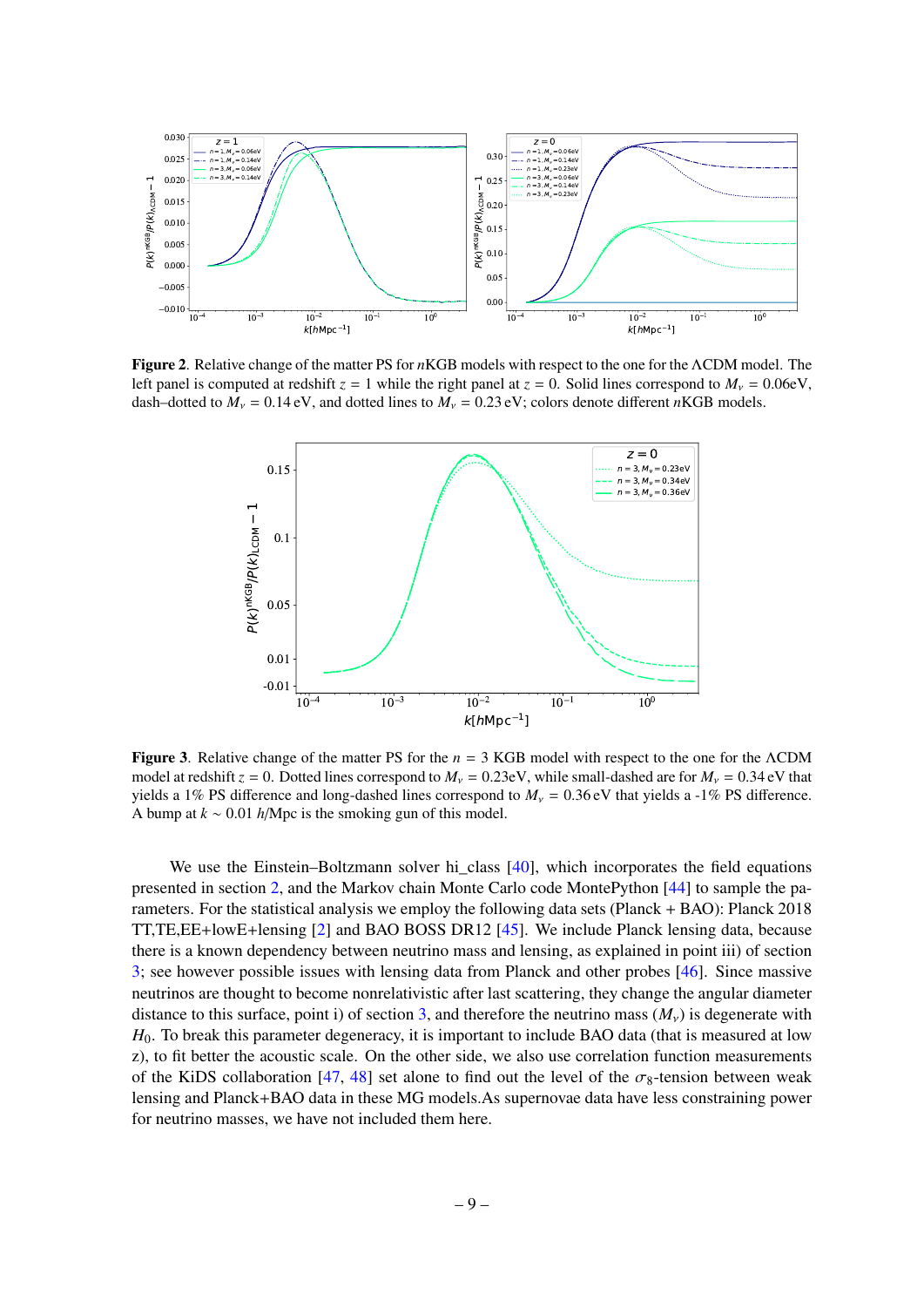

<span id="page-10-0"></span>Figure 4. Scale–dependent growth rate for *n*KGB models and different sum of neutrino masses. Left panel is computed at  $z = 1$  while the right panel is evaluated at  $z = 0$ .



<span id="page-10-1"></span>Figure 5. Relative change of linear power spectra for *n*KGB models and different sum of neutrino masses evaluated at  $z = 0$ . The left panel shows the cross-spectrum between the overdensity  $\delta$  and the velocity divergence  $\theta$ . The right panel is for the velocity divergence PS.

The contour confidence plots at 68% and 95% for the parameters of interest are shown in figures [6,](#page-11-0) [7,](#page-11-1) and [8](#page-12-0) for the *<sup>n</sup>* <sup>=</sup> <sup>1</sup>, <sup>2</sup>, 3 KGB models, respectively, and the best fit results are reported in table [1](#page-13-0) at 95% confidence level (CL.) for the varied parameters ( $\omega_b$ ,  $\omega_c$ ,  $H_0$ ,  $A_s$ ,  $n_s$ ,  $\tau$ ,  $M_v$ ,  $g$ ) and derived ones  $(\Omega_m, \sigma_8)$ . Neutrinos masses are given in *eV*.

It is known that in ΛCDM an increasing neutrino mass causes a decreasing value of the Hubble constant, and hence it worsens the tension with the distance-ladder determination [\[49\]](#page-17-13). Some MG models, such as Galileons, work in the other direction, ameliorating this tension [\[50\]](#page-17-14). Comparing the *H*<sub>0</sub> best fit results from table [1](#page-13-0) for Planck+BAO data with the reported value [\[49\]](#page-17-13)  $H_0 = 73.2 \pm 10^{-10}$ <sup>1</sup>.3 km(sMpc)−<sup>1</sup> we found that the tension is reduced for these *<sup>n</sup>* values in comparison to <sup>Λ</sup>CDM. In fact, there is about  $0.43\sigma$  ( $n = 1$ ),  $1.72\sigma$  ( $n = 2$ ), and  $2.39\sigma$  ( $n = 3$ ) tension, from which we conclude that the  $n = 1$  model shows no tension with distance-ladder values, but bigger *n*'s increase the tension. When a *n*KGB is in its attractor solution, the asymptotic equation of state for the scalar field is in the phantom domain ( $w_{\phi} < -1$ ) during the matter era, and tends to -1 in the scalar field dominated era [\[33\]](#page-16-18). This is reason why this model solves the Hubble tension, as known for phantom Universes [\[2\]](#page-15-1). Note that the KiDS data does not sufficiently constrain the Hubble constant, similar as in ΛCDM model [\[48\]](#page-17-12). Another aspect is that this model predicts growing gravitational potentials at low redshift that can be tested using ISW data cross correlated with clustering [\[8\]](#page-15-7). This has been done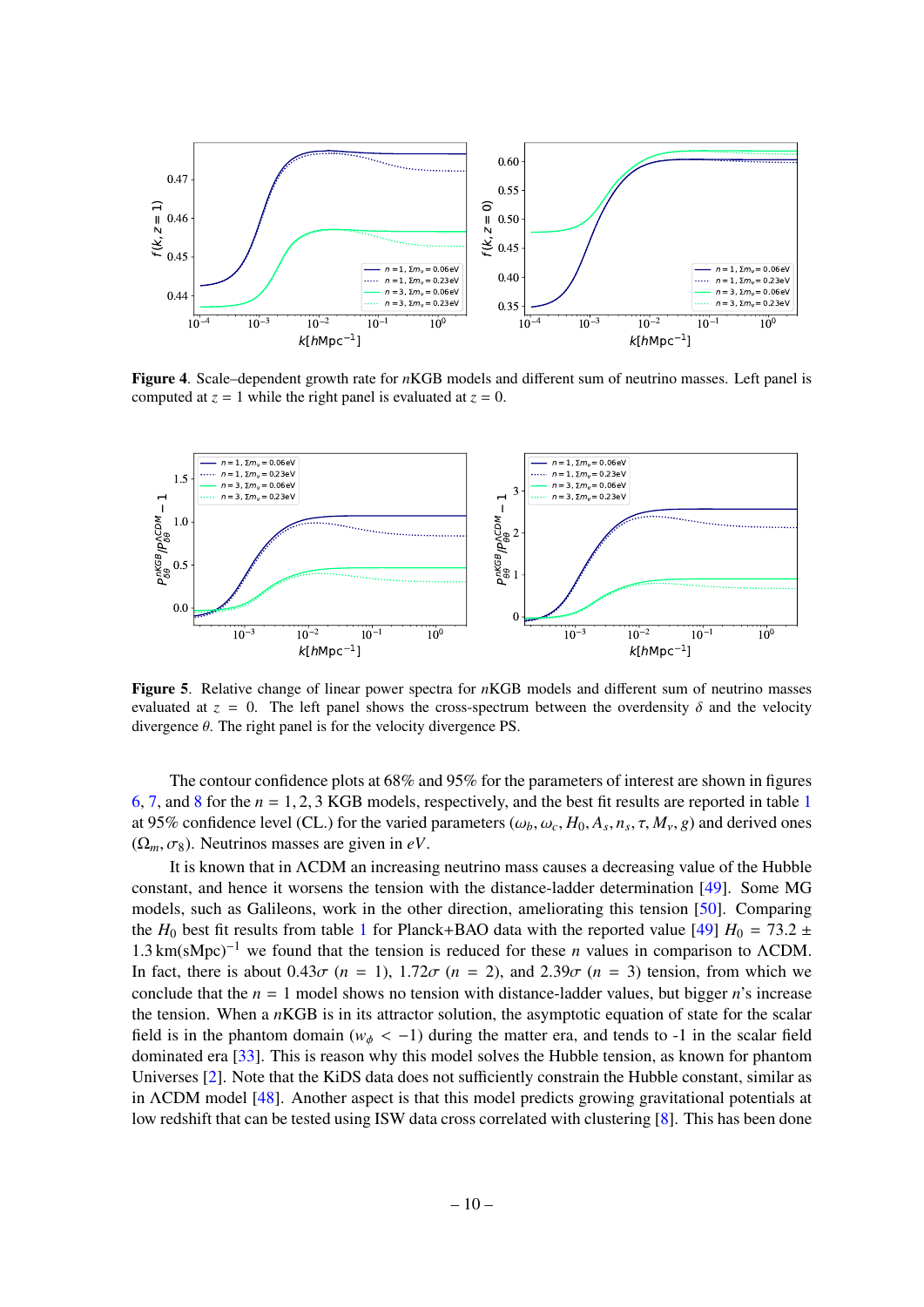

<span id="page-11-0"></span>Figure 6. Left panel: Contour confidence plots at 68% and 95% CL. of  $\sigma_8$  vs  $\Omega_m$  for the  $n = 1$  KGB model using Planck+ BAO and KiDS data; in this model the  $\sigma_8$  tension between these data is around 0.28 $\sigma$ , so it essentially disappears. Right panel:  $M_v$  [eV] vs g for the Planck+ BAO data; we did not include KiDS data since this dataset has much less constraining power for these parameters.



<span id="page-11-1"></span>**Figure 7.** The same contour confidence plots as in figure [6,](#page-11-0) for the  $n = 2$  KGB model.

in [\[9\]](#page-15-14), where a conflict to fit data is shown in this model. Another property of general *n*KGB models is that they exclude the null neutrino mass, see right panels of figures [6,](#page-11-0) [7,](#page-11-1) and [8.](#page-12-0) These results are in agreement with current neutrino mass constraints since all the confidence contours (95% CL.) for this parameter are larger than the lower limit of 60 meV from neutrino oscillations [\[39\]](#page-17-3) and are below the upper bound  $M_v < 0.8$  eV (90 % CL.) from the tritium decay in KATRIN [\[51\]](#page-17-15). If the mass scale happens to be measured closer to the lower bound, small *n* models could be in trouble to explain this small mass. A normal neutrino hierarchy would put stringer limits than an inverted one.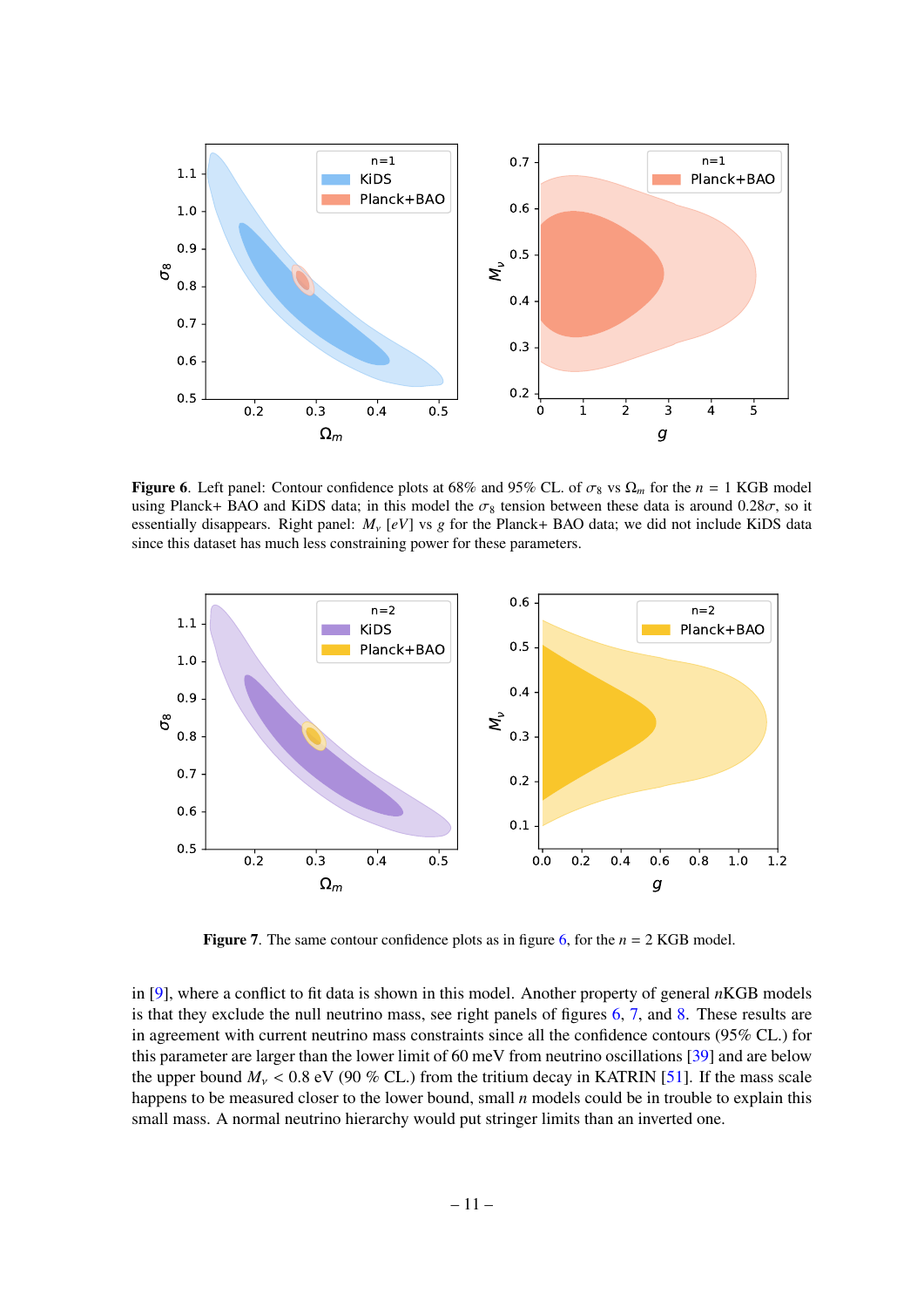

<span id="page-12-0"></span>**Figure 8.** The same contour confidence plots as in figure [6,](#page-11-0) for the  $n = 3$  KGB model.

Another important aspect is to check how the so-called  $\sigma_8$  tension behaves in *n*KGB models. It has been previously reported that the  $n = 1$  model tends to rise the value of  $\sigma_8$  [\[50\]](#page-17-14), but the effect of massive neutrinos is to lower it. The results when these two modifications are considered at once are shown in table [1,](#page-13-0) where we observe no tension for the considered *n* values, using Planck+BAO and KiDS data. In small *n* models there is no  $\sigma_8$  tension. This effect is also evident in the left panels of figures [6,](#page-11-0) [7,](#page-11-1) and [8,](#page-12-0) where we observe that the values from our Planck+BAO selection are compatible at  $1\sigma$  with the results from the KiDS collaboration. The results in this work are self consistent when considering both datasets and the same *n* value, and also are consistent with ΛCDM results from Planck 2015 [\[47\]](#page-17-11) and from Planck 2018 [\[2\]](#page-15-1) collaborations.

To quantify how viable the considered *n*KGB models are compared to ΛCDM we use the Akaike Information Criterion (AIC)[\[52,](#page-17-16) [53\]](#page-17-17); recall that a model with a ∆AIC bigger than 10 is essentially not supported, and values approaching to zero are strongly supported. Our results in table [1](#page-13-0) indicate that models with  $n = 1, 2, 3$  are supported by KiDS data, however  $n = 1$  is discarded by Planck+BAO data; *<sup>n</sup>* <sup>=</sup> <sup>2</sup>, 3 values represent models that, while are not best supported, are not discarded.

In section [2,](#page-3-0) we set the conditions for the dynamical system to be in the attractor solution, following eqs. [\(2.18,](#page-5-1) [2.19\)](#page-5-2). This condition in turn implies a specific determination of our constant *g* in terms of  $\Omega$ <sub>*i*</sub> and  $H_0$  [\[33\]](#page-16-18). We checked where in our parameter space this solution is, founding that for  $n = 1$  and  $n = 2$  KGB models, the attractor solution lies within the 1- $\sigma$  of our resulting parameters; for  $n = 3$  the best fit is out of the attractor solution, similar as in other models studied in ref. [\[36\]](#page-17-0).

Finally, we have performed a fit to the *n*KGB models letting both *n* and *g*, together with the neutrino mass, to be free parameters. We use Planck+BAO data and assumed a prior  $0.5 \le n \le 30$ , the lowest limit stemming from the physical requirement to avoid perturbation instabilities and the upper limit was found to be big enough, after performing a few runs. We found the *n* is bounded from above at 95% CL. by 22.5. The contours plots are depicted in figure [9](#page-13-1) and the best fits for the other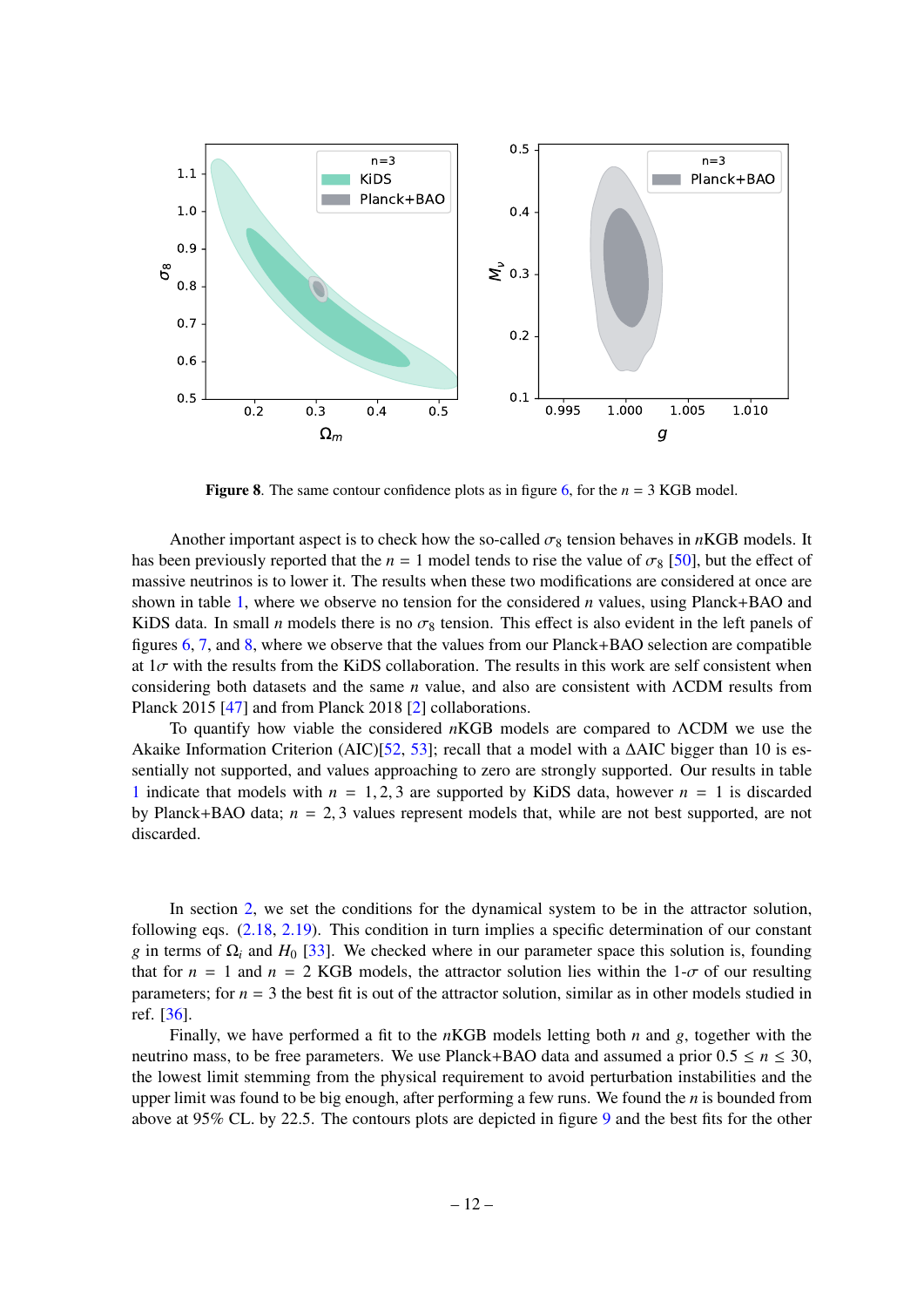|                | $n=1$                        |                           | $n=2$                            |                           | $n=3$                                 |                                   |
|----------------|------------------------------|---------------------------|----------------------------------|---------------------------|---------------------------------------|-----------------------------------|
|                | Planck+BAO                   | KiDS                      | Planck+BAO                       | <b>KiDS</b>               | Planck+BAO                            | <b>KiDS</b>                       |
| Parameter      | 95% limits                   | 95% limits                | 95% limits                       | 95% limits                | 95% limits                            | 95% limits                        |
| 100 $\omega_b$ | $2.223^{+0.026}_{-0.026}$    | $2.23^{+3.6}_{-3.4}$      | $2.240^{+0.027}_{-0.026}$        | $2.23_{-0.34}^{+0.37}$    | $2.246^{+0.017}_{-0.017}$<br>$-0.016$ | $2.23_{-0.34}^{+0.36}$            |
| $\omega_c$     | $0.1204^{+0.0019}_{-0.0019}$ | $0.132_{-0.078}^{+0.080}$ | $0.1185^{+0.0020}_{-0.0019}$     | $0.139_{-0.081}^{+0.082}$ | $0.1181^{+0.0015}_{-0.0017}$          | $0.143_{-0.084}^{+0.086}$         |
| $H_0$          | $72.8^{+1.5}_{-1.5}$         | $75.5^{+6.6}_{-9.4}$      | $69.9^{+1.4}_{-1.4}$             | $75.4^{+6.6}_{-9.5}$      | $68.8^{+1.2}_{-1.2}$                  | $75.4^{+6.7}_{-9.7}$              |
| $10^9A_s$      | $2.066_{-0.064}^{+0.059}$    | $2.8^{+1.3}_{-1.1}$       | $2.044_{-0.069}^{+0.067}$        | $2.7^{+1.2}_{-1.0}$       | $2.033_{-0.075}^{+0.067}$             | $2.7^{+1.2}_{-1.0}$               |
| $n_{\rm s}$    | $0.9604^{+0.0073}_{-0.0073}$ | $1.16_{-0.19}^{+0.14}$    | $0.9658^{+0.0075}_{-0.0075}$     | $1.15^{+0.15}_{-0.20}$    | $0.9669^{+0.0054}_{-0.0054}$          | $1.15_{-0.20}^{+0.15}$            |
| $\tau_{reio}$  | $0.048_{-0.016}^{+0.015}$    |                           | $0.045_{-0.017}^{+0.017}$        |                           | $0.042_{-0.017}^{+0.015}$             |                                   |
| $M_{\nu}$      | $0.46^{+0.13}_{-0.13}$       | < 2.27                    | $0.33_{-0.13}^{+0.13}$           | < 2.33                    | $0.31_{-0.13}^{+0.12}$                | < 2.37                            |
| g              | $1.4^{+2.7}_{-1.2}$          | $3.2^{+4.5}_{-3.2}$       | $0.24_{-0.26}^{+0.73}$           | $12^{+14}_{-12}$          | $0.9999^{+0.0021}_{-0.0021}$          | $15^{+17}_{-15}$                  |
| $\Omega_m$     | $0.278_{-0.014}^{+0.015}$    | $0.29_{-0.14}^{+0.15}$    | $0.296_{-0.015}^{+0.016}$        | $0.31_{-0.14}^{+0.15}$    | $0.304_{-0.013}^{+0.013}$             | $0.31_{-0.15}^{+0.15}$            |
| $\sigma_8$     | $0.817^{+0.033}_{-0.033}$    | $0.75_{-0.20}^{+0.23}$    | $0.802\substack{+0.030\\-0.031}$ | $0.75^{+0.23}_{-0.19}$    | $0.794_{-0.030}^{+0.028}$             | $0.74^{+0.23}_{-0.12}$<br>$-0.19$ |
| $\Delta AIC$   | 15.4                         | 3.4                       | 7.7                              | 3.8                       | 8.8                                   | 3.7                               |
|                |                              |                           |                                  |                           |                                       |                                   |

<span id="page-13-0"></span>Table 1. Constraints at 95% confidence level on the cosmological and *<sup>n</sup>*KGB parameter models with *<sup>n</sup>* <sup>=</sup> <sup>1</sup>, <sup>2</sup>, <sup>3</sup> and *<sup>M</sup>*ν [*eV*] as free parameter. To compare the results with those from <sup>Λ</sup>CDM we include the <sup>∆</sup>AIC values defined as  $\Delta AIC = AIC_{nKGB} - AIC_{\Lambda CDM}$ .



<span id="page-13-1"></span>Figure 9. Contour confidence plots using Planck+BAO data for *n*, *g*, and  $M_v$  at 68 and 95% CL. In these plots *n* was considered as a free parameter.

cosmological parameters at 95% CL. are:  $100\omega_b = 2.247^{+0.029}_{-0.030}$ ,  $\omega_c = 0.1174^{+0.0023}_{-0.0023}$ ,  $H_0 = 68.5^{+1.8}_{-1.8}$ ,<br> $10^9A = 2.030^{+0.081}$ ,  $n = 0.9688^{+0.0078}$ ,  $\tau_c = 0.042^{+0.021}$ ,  $M = 0.27^{+0.15}$ ,  $\sigma < 16$  $10^9A_s = 2.030^{+0.081}_{-0.10}$ ,  $n_s = 0.9688^{+0.0078}_{-0.0082}$ ,  $\tau_{reio} = 0.042^{+0.021}_{-0.027}$ ,  $M_v = 0.27^{+0.15}_{-0.14}$ ,  $g < 16.6$ ,  $n < 22.5$ ,  $\Omega_w = 0.305^{+0.019}$   $\sigma_s = 0.794^{+0.028}$  The AAIC for this model is 10.2. Its l  $\Omega_m = 0.305^{+0.019}_{-0.018}$ ,  $\sigma_8 = 0.794^{+0.028}_{-0.030}$ . The  $\Delta$ AIC for this model is 10.2. Its likelihood is a little smaller than the cases in which *n* is a fixed parameter, but the model is penalized by the extra p than the cases in which *n* is a fixed parameter, but the model is penalized by the extra parameter, so *n* as a free parameter is strongly disfavored. When comparing its neutrino mass with the one obtained in ΛCDM for the same data set, given by  $M_v < 0.12$  within 95% CL. [\[2\]](#page-15-1), this model results in a different interval that points to higher masses.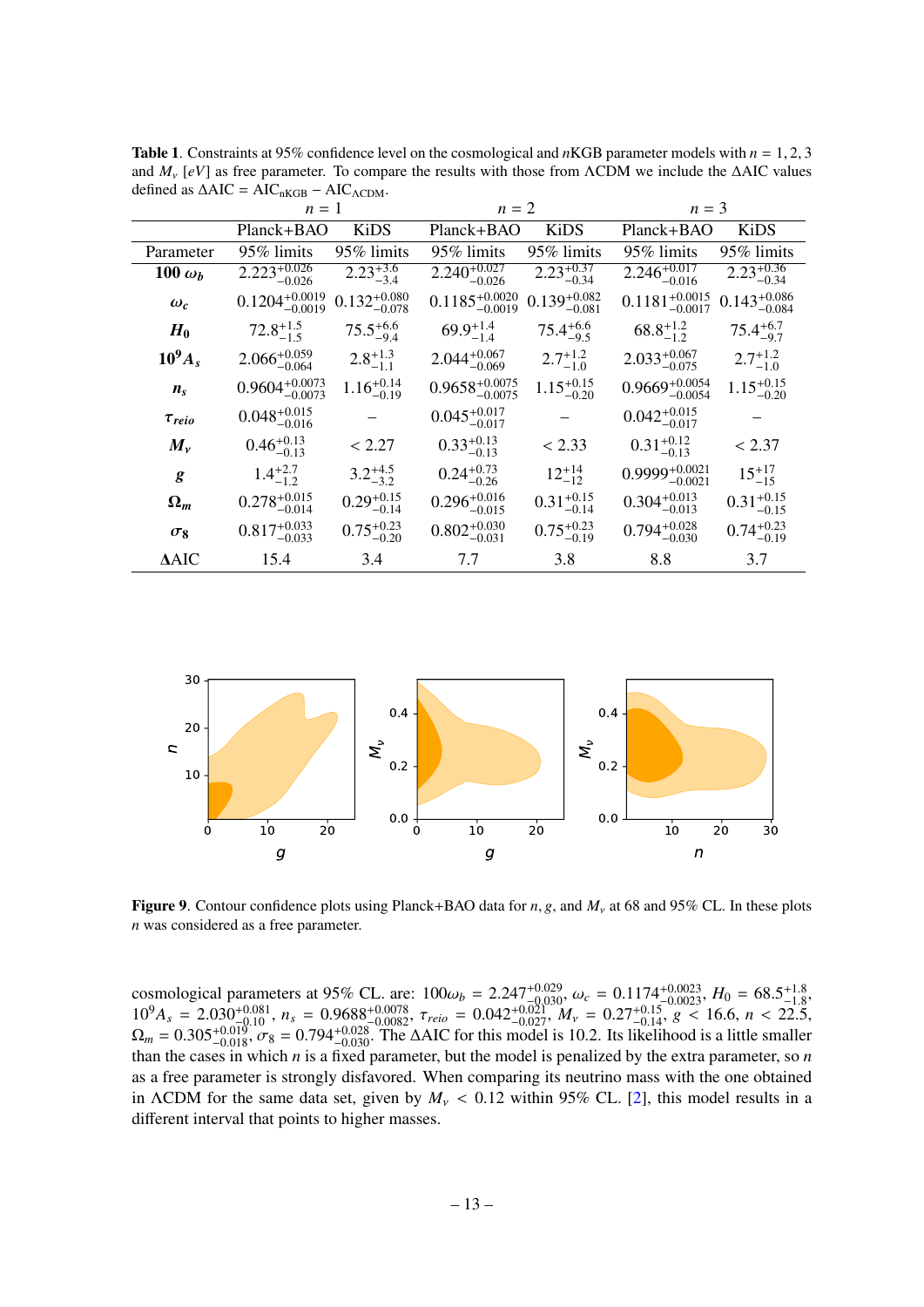# <span id="page-14-0"></span>5 Conclusions

There is an increasing interest in the scientific community to test gravity at large scales. In this line of thought one considers models beyond GR, that in turn imply a larger parameter space. We investigated the cosmological effects of braiding, *n*KGB models, that possess two extra two parameters  $(n, g)$  and added effects of massive neutrinos to study possible parameter degeneracies.

We first consider the CMB TT power spectrum, founding deviations from ΛCDM results mainly at large angles, that are difficult to discriminate due to large statistical uncertainties of the cosmic variance; however, cross correlating CMB temperature fluctuations with clustering is an interesting way to test these theories, as shown in refs. [\[8](#page-15-7)[–10\]](#page-15-8).

The fifth force associated to the scalar field induces an extra gravitational pull that changes the growth history at late times, and this affects the matter PS. We find that in braiding cosmologies the effect is to enhance PS in a way that already at linear scales it is possible to distinguish *n*KGB models from GR. Even in the case that one increases neutrino masses in *n*KGB models, to lower the PS, this changes in a way that is not possible to mimic the GR PS with lighter neutrinos masses, as it is is evident in figures [2](#page-9-0) and [3.](#page-9-1) This distinction is not possible to achieve in HS gravity for the level of precision required, as shown in refs. [\[13,](#page-15-11) [19\]](#page-16-3). It is possible however to compute the effect of peculiar velocities in the PS that have shown to add features in MG two-point observables  $P_{\delta\theta}$ ,  $P_{\theta\theta}$  [\[19\]](#page-16-3), or RSD [\[21,](#page-16-5) [22\]](#page-16-6). The key ingredient that distinguishes these statistics is the growth rate, that for MG models depend on both scale and redshift. We have computed  $f(k, z)$  and added neutrino masses to compare its effects. We found that the effects of neutrino masses are smaller than the gravitational effect due to the fifth force of *n*KGB models. In general, the effects of MG are more evident at lower redshifts, since the growth function has more time to rise at scales where MG imprints special features. We found that at large scales (small *<sup>k</sup>*) the *<sup>f</sup>*(*k*,*z*) value tends to the <sup>Λ</sup>CDM value but at smaller, still linear scales, the growth rate is larger for *n*KGB models. At  $z = 1$ , it grows around 4% between  $k = 10^{-3}$  and  $k = 10^{-2}$  *h*/Mpc for the  $n = 3$  model and 8% for  $n = 1$ . At  $z = 0$ , the changes are bigger, it grows around 35% between  $k = 10^{-3}$  and  $k = 10^{-2}$  *h*/Mpc for the  $n = 3$  model and 70% for  $n = 1$ . This behavior is expected since the fifth force, that enhances the gravitational pull, increases the growth of structures, as well. Smaller deviations of the growth rate are reported for the HS model [\[42\]](#page-17-6) at  $z = 0$ . For completeness we also computed  $P_{\delta\theta}$  and  $P_{\theta\theta}$  and compared our results to ΛCDM model, where the differences to the later model are evident. The most important effect is in *P*<sup>θθ</sup> since it depends quadratically on  $f(k, z)$  in comparison to  $P_{\delta\theta}$  that depends on it linearly, as can be appreciated in figure [5.](#page-10-1) Overall the effect of neutrino mass in  $f(k, z)$  is much less important than the *n*KGB gravitation.

We constrained the base cosmological parameters, the sum of neutrino masses as well as the parameters of *n*KGB models. We fitted the models to our selected Planck+BAO data, and apart to KiDS correlation function data. Best fitted values are displayed in table [1,](#page-13-0) showing that: i) the  $n=1$ KGB model reports no *H*<sup>0</sup> tension using Planck+BAO data, whereas bigger *n* tends to ΛCDM and therefore the tension exists. The reason is that KGB models have a phantom behavior and therefore, as known, these models tend to fix this tension [\[2\]](#page-15-1); ii) All considered *n*KGB models show no  $\sigma_{8}$ tension, when employing Planck+BAO and KiDS data. The reason for this is that although *n*KGB models increase the PS, as *n* is bigger, the best fitted values of neutrino mass go to lower values, that help to relax the tension.

Though some of these models have nice properties such as alleviating the  $H_0$  and  $\sigma_8$  tensions, all predict a bump in the linear matter PS, as seen in figures [2](#page-9-0) and [3,](#page-9-1) that is also enhanced through  $f(k, z)$ , and that surpasses by a significant factor the results of  $\Lambda$ CDM, cf. plots [5.](#page-10-1) Since we know from present data that possible deviations of power spectra are less than few percent from that of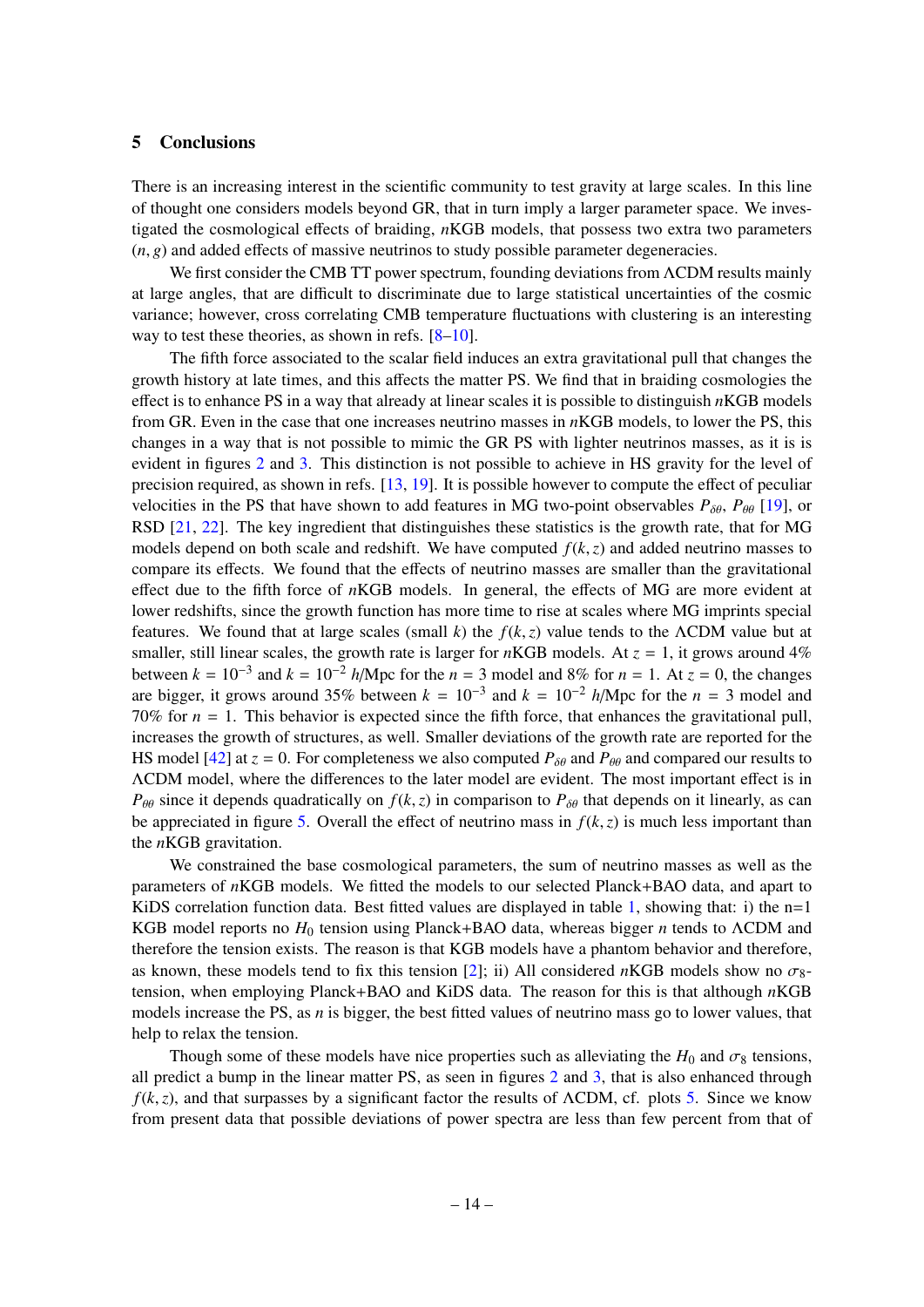ΛCDM, see e.g. [\[54\]](#page-17-18)., then *n*KGB models are virtually excluded as realistic MG models.

# Acknowledgments

The authors wish to thank A. Aviles for discussing some of the results of this work. The authors acknowledge partial support by Conacyt project 283151 and SNI. U.N and G.G.A are grateful to FORDECYT PRONACES-CONACYT for support of the present research under Grant CF-MG-2558591 and CF-140630-UNAM-UMSNH. U.N. thanks the Programa para el Desarrollo Profesional Docente of the Secretaría de Educación Pública (PRODEP-SEP) of México and the Coordinación de la Investigación Científica of the Universidad Michoacana de San Nicolás de Hidalgo (CIC-UMSNH).

#### References

- <span id="page-15-0"></span>[1] G. Bertone, D. Hooper and J. Silk, *Particle dark matter: Evidence, candidates and constraints*, *[Phys.](http://dx.doi.org/10.1016/j.physrep.2004.08.031) Rept.* 405 [\(2005\) 279–390,](http://dx.doi.org/10.1016/j.physrep.2004.08.031) [[hep-ph/0404175](http://arxiv.org/abs/hep-ph/0404175)].
- <span id="page-15-1"></span>[2] Planck collaboration, N. Aghanim et al., *Planck 2018 results. VI. Cosmological parameters*, *[Astron.](http://dx.doi.org/10.1051/0004-6361/201833910) Astrophys.* 641 [\(2020\) A6,](http://dx.doi.org/10.1051/0004-6361/201833910) [[1807.06209](http://arxiv.org/abs/1807.06209)].
- <span id="page-15-2"></span>[3] Z. Zhai et al., *The Clustering of Luminous Red Galaxies at z* ∼ *0.7 from EBOSS and BOSS Data*, *[Astrophys. J.](http://dx.doi.org/10.3847/1538-4357/aa8eee)* 848 (2017) 76, [[1607.05383](http://arxiv.org/abs/1607.05383)].
- <span id="page-15-3"></span>[4] Supernova Search Team collaboration, A. G. Riess et al., *Observational evidence from supernovae for an accelerating universe and a cosmological constant*, *Astron. J.* 116 [\(1998\) 1009–1038,](http://dx.doi.org/10.1086/300499) [[astro-ph/9805201](http://arxiv.org/abs/astro-ph/9805201)].
- <span id="page-15-4"></span>[5] Supernova Cosmology Project collaboration, S. Perlmutter et al., *Measurements of Omega and Lambda from 42 high redshift supernovae*, *Astrophys. J.* 517 [\(1999\) 565–586,](http://dx.doi.org/10.1086/307221) [[astro-ph/9812133](http://arxiv.org/abs/astro-ph/9812133)].
- <span id="page-15-5"></span>[6] K. Koyama, *Cosmological Tests of Modified Gravity*, *[Rept. Prog. Phys.](http://dx.doi.org/10.1088/0034-4885/79/4/046902)* 79 (2016) 046902, [[1504.04623](http://arxiv.org/abs/1504.04623)].
- <span id="page-15-6"></span>[7] A. Aviles, G. Valogiannis, M. A. Rodriguez-Meza, J. L. Cervantes-Cota, B. Li and R. Bean, *Redshift space power spectrum beyond Einstein-de Sitter kernels*, *JCAP* 04 [\(2021\) 039,](http://dx.doi.org/10.1088/1475-7516/2021/04/039) [[2012.05077](http://arxiv.org/abs/2012.05077)].
- <span id="page-15-7"></span>[8] S. Ferraro, B. D. Sherwin and D. N. Spergel, *WISE measurement of the integrated Sachs-Wolfe e*ff*ect*, *Phys. Rev. D* 91 [\(2015\) 083533,](http://dx.doi.org/10.1103/PhysRevD.91.083533) [[1401.1193](http://arxiv.org/abs/1401.1193)].
- <span id="page-15-14"></span>[9] J. Renk, M. Zumalacárregui, F. Montanari and A. Barreira, *Galileon gravity in light of ISW, CMB, BAO and H*<sup>0</sup> *data*, *JCAP* 10 [\(2017\) 020,](http://dx.doi.org/10.1088/1475-7516/2017/10/020) [[1707.02263](http://arxiv.org/abs/1707.02263)].
- <span id="page-15-8"></span>[10] J. A. Kable, G. Benevento, N. Frusciante, A. De Felice and S. Tsujikawa, *Probing Modified Gravity with Integrated Sachs-Wolfe CMB and Galaxy Cross-correlations*, [2111.10432](http://arxiv.org/abs/2111.10432).
- <span id="page-15-9"></span>[11] S. Alam et al., *Towards testing the theory of gravity with DESI: summary statistics, model predictions and future simulation requirements*, *JCAP* 11 [\(2021\) 050,](http://dx.doi.org/10.1088/1475-7516/2021/11/050) [[2011.05771](http://arxiv.org/abs/2011.05771)].
- <span id="page-15-10"></span>[12] J. Lesgourgues and S. Pastor, *Massive neutrinos and cosmology*, *Phys. Rept.* 429 [\(2006\) 307–379,](http://dx.doi.org/10.1016/j.physrep.2006.04.001) [[astro-ph/0603494](http://arxiv.org/abs/astro-ph/0603494)].
- <span id="page-15-11"></span>[13] N. Bellomo, E. Bellini, B. Hu, R. Jimenez, C. Pena-Garay and L. Verde, *Hiding neutrino mass in modified gravity cosmologies*, *JCAP* 02 [\(2017\) 043,](http://dx.doi.org/10.1088/1475-7516/2017/02/043) [[1612.02598](http://arxiv.org/abs/1612.02598)].
- <span id="page-15-12"></span>[14] DESI collaboration, A. Aghamousa et al., *The DESI Experiment Part I: Science,Targeting, and Survey Design*, [1611.00036](http://arxiv.org/abs/1611.00036).
- <span id="page-15-13"></span>[15] L. Amendola et al., *Cosmology and fundamental physics with the Euclid satellite*, *[Living Rev. Rel.](http://dx.doi.org/10.1007/s41114-017-0010-3)* 21 [\(2018\) 2,](http://dx.doi.org/10.1007/s41114-017-0010-3) [[1606.00180](http://arxiv.org/abs/1606.00180)].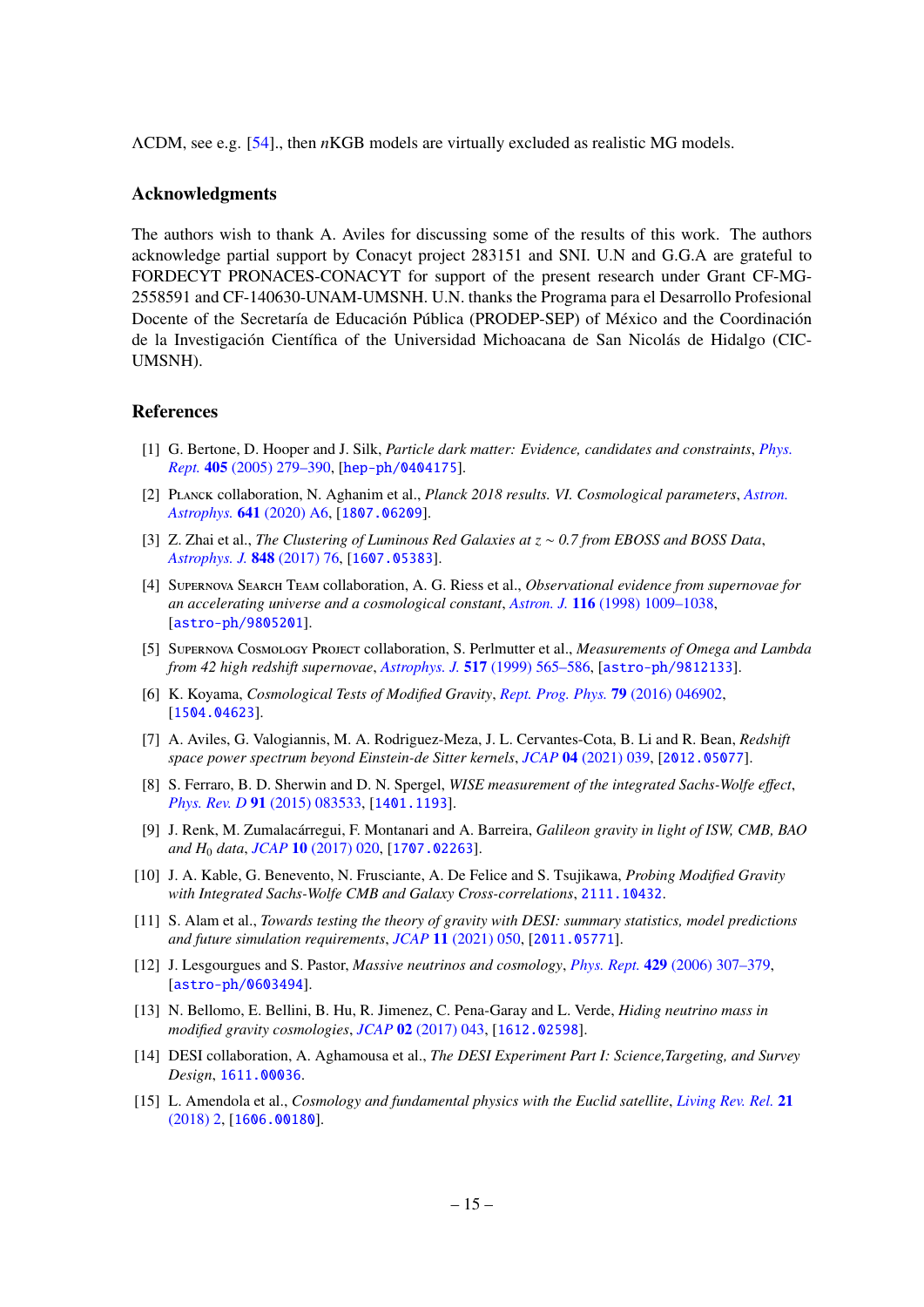- <span id="page-16-0"></span>[16] LSST Dark Energy Science collaboration, A. Abate et al., *Large Synoptic Survey Telescope: Dark Energy Science Collaboration*, [1211.0310](http://arxiv.org/abs/1211.0310).
- <span id="page-16-1"></span>[17] A. Hojjati, L. Pogosian and G.-B. Zhao, *Testing gravity with CAMB and CosmoMC*, *JCAP* 08 [\(2011\)](http://dx.doi.org/10.1088/1475-7516/2011/08/005) [005,](http://dx.doi.org/10.1088/1475-7516/2011/08/005) [[1106.4543](http://arxiv.org/abs/1106.4543)].
- <span id="page-16-2"></span>[18] W. Hu and I. Sawicki, *Models of f(R) Cosmic Acceleration that Evade Solar-System Tests*, *[Phys. Rev. D](http://dx.doi.org/10.1103/PhysRevD.76.064004)* 76 [\(2007\) 064004,](http://dx.doi.org/10.1103/PhysRevD.76.064004) [[0705.1158](http://arxiv.org/abs/0705.1158)].
- <span id="page-16-3"></span>[19] S. Hagstotz, M. Gronke, D. Mota and M. Baldi, *Breaking cosmic degeneracies: Disentangling neutrinos and modified gravity with kinematic information*, *[Astron. Astrophys.](http://dx.doi.org/10.1051/0004-6361/201935213)* 629 (2019) A46, [[1902.01868](http://arxiv.org/abs/1902.01868)].
- <span id="page-16-4"></span>[20] A. Peel, V. Pettorino, C. Giocoli, J.-L. Starck and M. Baldi, *Breaking degeneracies in modified gravity with higher (than 2nd) order weak-lensing statistics*, *[Astron. Astrophys.](http://dx.doi.org/10.1051/0004-6361/201833481)* 619 (2018) A38, [[1805.05146](http://arxiv.org/abs/1805.05146)].
- <span id="page-16-5"></span>[21] B. S. Wright, K. Koyama, H. A. Winther and G.-B. Zhao, *Investigating the degeneracy between modified gravity and massive neutrinos with redshift-space distortions*, *JCAP* 06 [\(2019\) 040,](http://dx.doi.org/10.1088/1475-7516/2019/06/040) [[1902.10692](http://arxiv.org/abs/1902.10692)].
- <span id="page-16-6"></span>[22] J. E. García-Farieta, F. Marulli, A. Veropalumbo, L. Moscardini, R. A. Casas-Miranda, C. Giocoli et al., *Clustering and redshift-space distortions in modified gravity models with massive neutrinos*, *[Mon. Not.](http://dx.doi.org/10.1093/mnras/stz1850) Roy. Astron. Soc.* 488 [\(2019\) 1987–2000,](http://dx.doi.org/10.1093/mnras/stz1850) [[1903.00154](http://arxiv.org/abs/1903.00154)].
- <span id="page-16-7"></span>[23] M. Chevallier and D. Polarski, *Accelerating universes with scaling dark matter*, *[Int. J. Mod. Phys. D](http://dx.doi.org/10.1142/S0218271801000822)* 10 [\(2001\) 213–224,](http://dx.doi.org/10.1142/S0218271801000822) [[gr-qc/0009008](http://arxiv.org/abs/gr-qc/0009008)].
- <span id="page-16-8"></span>[24] E. V. Linder, *Exploring the expansion history of the universe*, *[Phys. Rev. Lett.](http://dx.doi.org/10.1103/PhysRevLett.90.091301)* 90 (2003) 091301, [[astro-ph/0208512](http://arxiv.org/abs/astro-ph/0208512)].
- <span id="page-16-9"></span>[25] B. Bose, B. S. Wright, M. Cataneo, A. Pourtsidou, C. Giocoli, L. Lombriser et al., *On the road to per cent accuracy – V. The non-linear power spectrum beyond* Λ*CDM with massive neutrinos and baryonic feedback*, *[Mon. Not. Roy. Astron. Soc.](http://dx.doi.org/10.1093/mnras/stab2731)* 508 (2021) 2479–2491, [[2105.12114](http://arxiv.org/abs/2105.12114)].
- <span id="page-16-10"></span>[26] M. Zhang, J.-F. Zhang and X. Zhang, *Impacts of dark energy on constraining neutrino mass after Planck 2018*, *[Commun. Theor. Phys.](http://dx.doi.org/10.1088/1572-9494/abbb84)* 72 (2020) 125402, [[2005.04647](http://arxiv.org/abs/2005.04647)].
- <span id="page-16-11"></span>[27] M. Baldi, F. Villaescusa-Navarro, M. Viel, E. Puchwein, V. Springel and L. Moscardini, *Cosmic degeneracies – I. Joint N-body simulations of modified gravity and massive neutrinos*, *[Mon. Not. Roy.](http://dx.doi.org/10.1093/mnras/stu259) Astron. Soc.* 440 [\(2014\) 75–88,](http://dx.doi.org/10.1093/mnras/stu259) [[1311.2588](http://arxiv.org/abs/1311.2588)].
- <span id="page-16-12"></span>[28] S. Contarini, F. Marulli, L. Moscardini, A. Veropalumbo, C. Giocoli and M. Baldi, *Cosmic voids in modified gravity models with massive neutrinos*, [2009.03309](http://arxiv.org/abs/2009.03309).
- <span id="page-16-13"></span>[29] A. Barreira, B. Li, C. Baugh and S. Pascoli, *Modified gravity with massive neutrinos as a testable alternative cosmological model*, *Phys. Rev. D* 90 [\(2014\) 023528,](http://dx.doi.org/10.1103/PhysRevD.90.023528) [[1404.1365](http://arxiv.org/abs/1404.1365)].
- <span id="page-16-14"></span>[30] T. Clifton, P. G. Ferreira, A. Padilla and C. Skordis, *Modified Gravity and Cosmology*, *[Phys. Rept.](http://dx.doi.org/10.1016/j.physrep.2012.01.001)* 513 [\(2012\) 1–189,](http://dx.doi.org/10.1016/j.physrep.2012.01.001) [[1106.2476](http://arxiv.org/abs/1106.2476)].
- <span id="page-16-15"></span>[31] C. Deffayet, O. Pujolas, I. Sawicki and A. Vikman, *Imperfect Dark Energy from Kinetic Gravity Braiding*, *JCAP* 10 [\(2010\) 026,](http://dx.doi.org/10.1088/1475-7516/2010/10/026) [[1008.0048](http://arxiv.org/abs/1008.0048)].
- <span id="page-16-19"></span>[32] T. Kobayashi, M. Yamaguchi and J. Yokoyama, *G-inflation: Inflation driven by the Galileon field*, *[Phys.](http://dx.doi.org/10.1103/PhysRevLett.105.231302) Rev. Lett.* 105 [\(2010\) 231302,](http://dx.doi.org/10.1103/PhysRevLett.105.231302) [[1008.0603](http://arxiv.org/abs/1008.0603)].
- <span id="page-16-18"></span>[33] R. Kimura and K. Yamamoto, *Large Scale Structures in Kinetic Gravity Braiding Model That Can Be Unbraided*, *JCAP* 04 [\(2011\) 025,](http://dx.doi.org/10.1088/1475-7516/2011/04/025) [[1011.2006](http://arxiv.org/abs/1011.2006)].
- <span id="page-16-16"></span>[34] R. Arjona, W. Cardona and S. Nesseris, *Designing Horndeski and the e*ff*ective fluid approach*, *[Phys.](http://dx.doi.org/10.1103/PhysRevD.100.063526) Rev. D* 100 [\(2019\) 063526,](http://dx.doi.org/10.1103/PhysRevD.100.063526) [[1904.06294](http://arxiv.org/abs/1904.06294)].
- <span id="page-16-17"></span>[35] R. Kimura, T. Kobayashi and K. Yamamoto, *Observational Constraints on Kinetic Gravity Braiding from the Integrated Sachs-Wolfe E*ff*ect*, *Phys. Rev. D* 85 [\(2012\) 123503,](http://dx.doi.org/10.1103/PhysRevD.85.123503) [[1110.3598](http://arxiv.org/abs/1110.3598)].